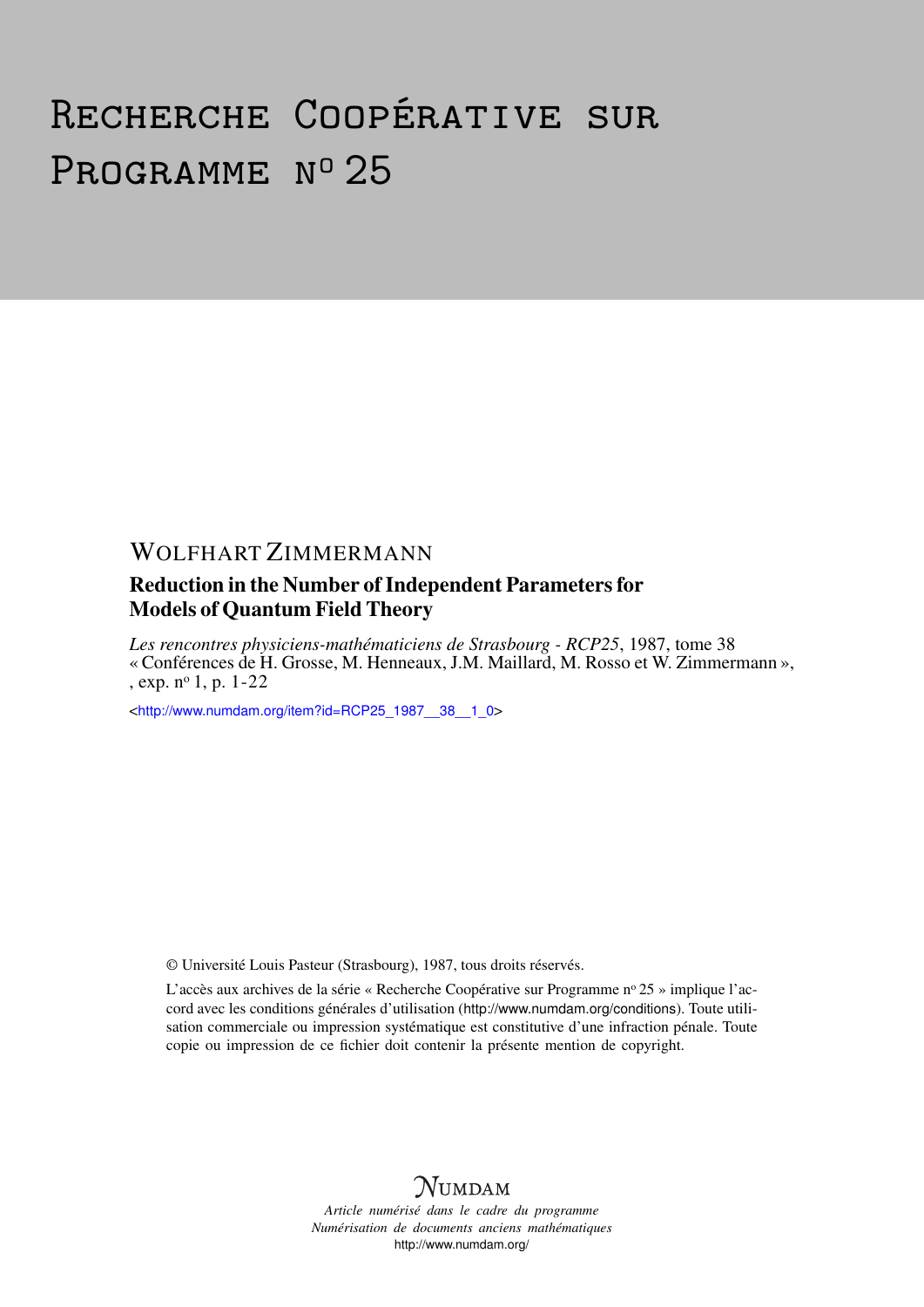# Réduction in the Number of Independent Parameters for Models of Quantum Field Theory

Wolfhart Zimmermann

Physics Department Purdue University West Lafayette, Indiana U.S.A.

# 1. Introduction

This talk concerns models of quantum field theory with several coupling parameters denoted by  $\lambda_{\alpha}$ ,  $\lambda_{1}$ ,..., $\lambda_{\alpha}$ . The model should be described by a renor malizable Lagrangian

$$
E = E(\phi_1(x), \ldots, \phi_r(x), \lambda_0, \lambda_1, \ldots, \lambda_n, k^2, \ldots)
$$

 $^{2}$ . depending on fields  $\mu$ , coupling parameters, a normalization mass  $\mu$ and possibly particle masses. Primarily we consider models without intrinsic particle masses which, however, still involve a normalization mass  $K^2 < 0$ needed for setting up perturbation theory in a consistent manner. A fundamental property of such models is the invariance under the renormalization group.<sup>1</sup> As a consequence of this invariance the Green's function

$$
r = \langle T\phi_{i_1}(x_1)\cdots\phi_{i_N}(x_N)\rangle
$$

(vacuum expectation values of time ordered products of field operators) satisfy 2 a system of partial differential équations, the renormalization group équations ,

$$
(\kappa^2 \frac{\partial}{\partial \kappa^2} + \sum_{i=1}^n \beta_i \frac{\partial}{\partial \lambda_i} + \sum_{\ell=1}^N \gamma_{i\ell})\tau = 0
$$
 (1)

 $^{\dagger}$ Talk given at the"Quarante deuxieme rencontre entre physiciens et mathematiciens", Strasbourg, May 1986

**<sup>•</sup>λ·**  On leave of absence from Max-Planck-Institut fur Physik, Munich, West Germany.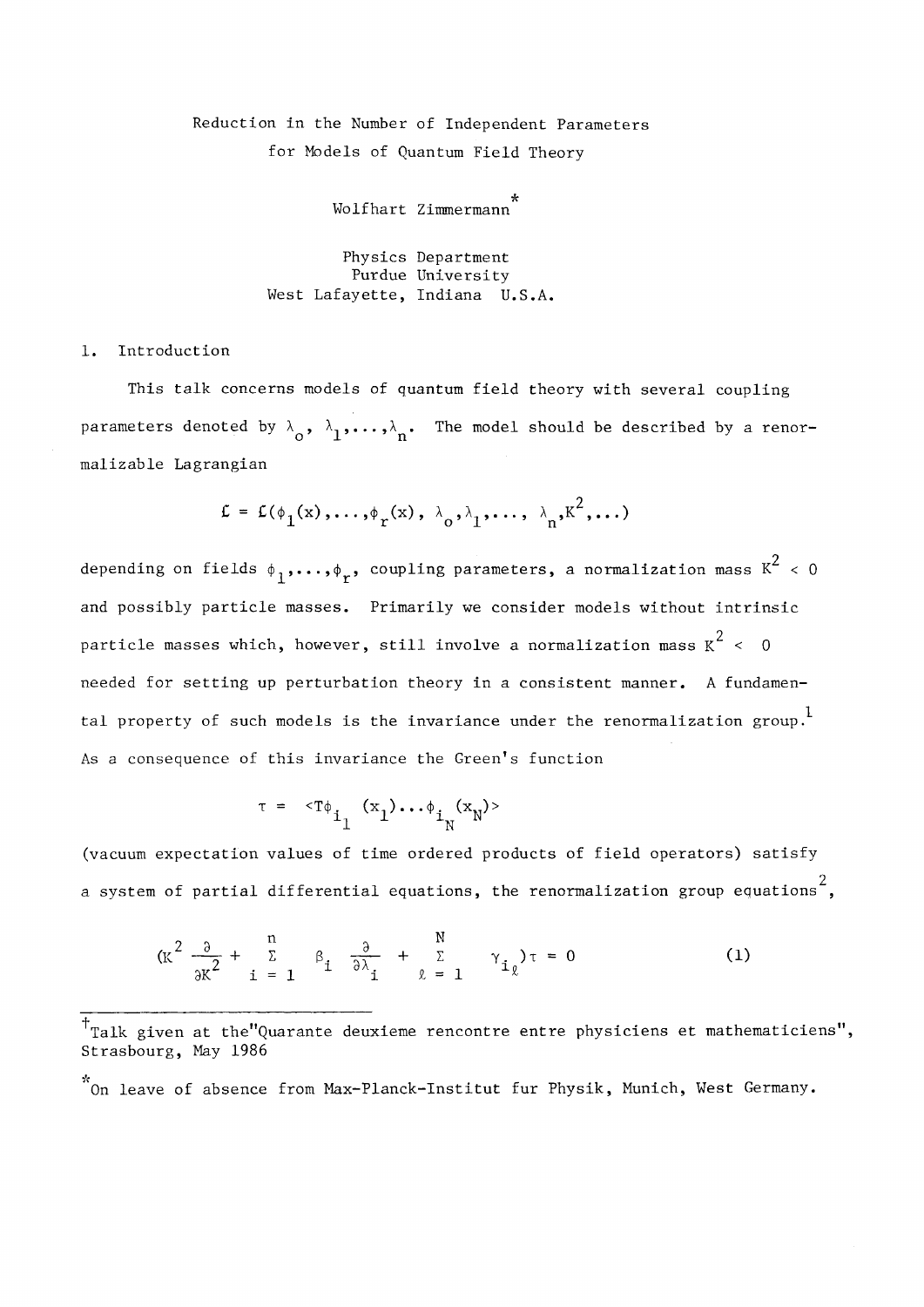which express the possibility of changing the normalization of fields and parameters without modifying the physical contents of the theory. The normalization mass K which is not observable can be changed to a new value  $K^!$  by rescaling the field operators and redefining the coupling parameters

$$
\phi_j(x) \rightarrow \phi_j'(x) = \sqrt{z}_j \phi_j(x), \quad z_j > 0,
$$
\n
$$
K^2 \rightarrow K^2, \quad \lambda_j \rightarrow \lambda_j'.
$$
\n(2)

The group of these transformations is called the renormalization group. The Callan-Symanzik functions  $\beta_i$ ,  $\gamma_i$  depend only on the coupling parameters,

$$
\beta_{i} = \beta_{i}(\lambda_{0},...,\lambda_{n}), \gamma_{j} = \gamma_{j}(\lambda_{0},...,\lambda_{n}).
$$

We may also include massive models in our discussion provided a formulation of the renormalization group is used where the  $\beta$ -functions do not depend on the mass ratios.<sup>3</sup>

#### 2. Principle of Réduction

We ask ourselves the question if it is possible to reduce a system involving several couplings to a description in terms of a single coupling 4 parameter only. We select one of them, say  $\lambda_0$ , as the coupling on which ail others should dépend and call it the primary coupling. Of course, the functions  $\lambda_{\hat{\mathbf{1}}}(\lambda_{\hat{\mathbf{0}}})$  should not depend on the normalization mass K. It is natural to require, that in the limit of vanishing  $\lambda_{\alpha}$  all other couplings are turned off too. Moreover, if the reduced model, should again resemble a renormalizable theory, all  $\lambda_i$  must be power series in  $\lambda_i$ . We thus impose the following three conditions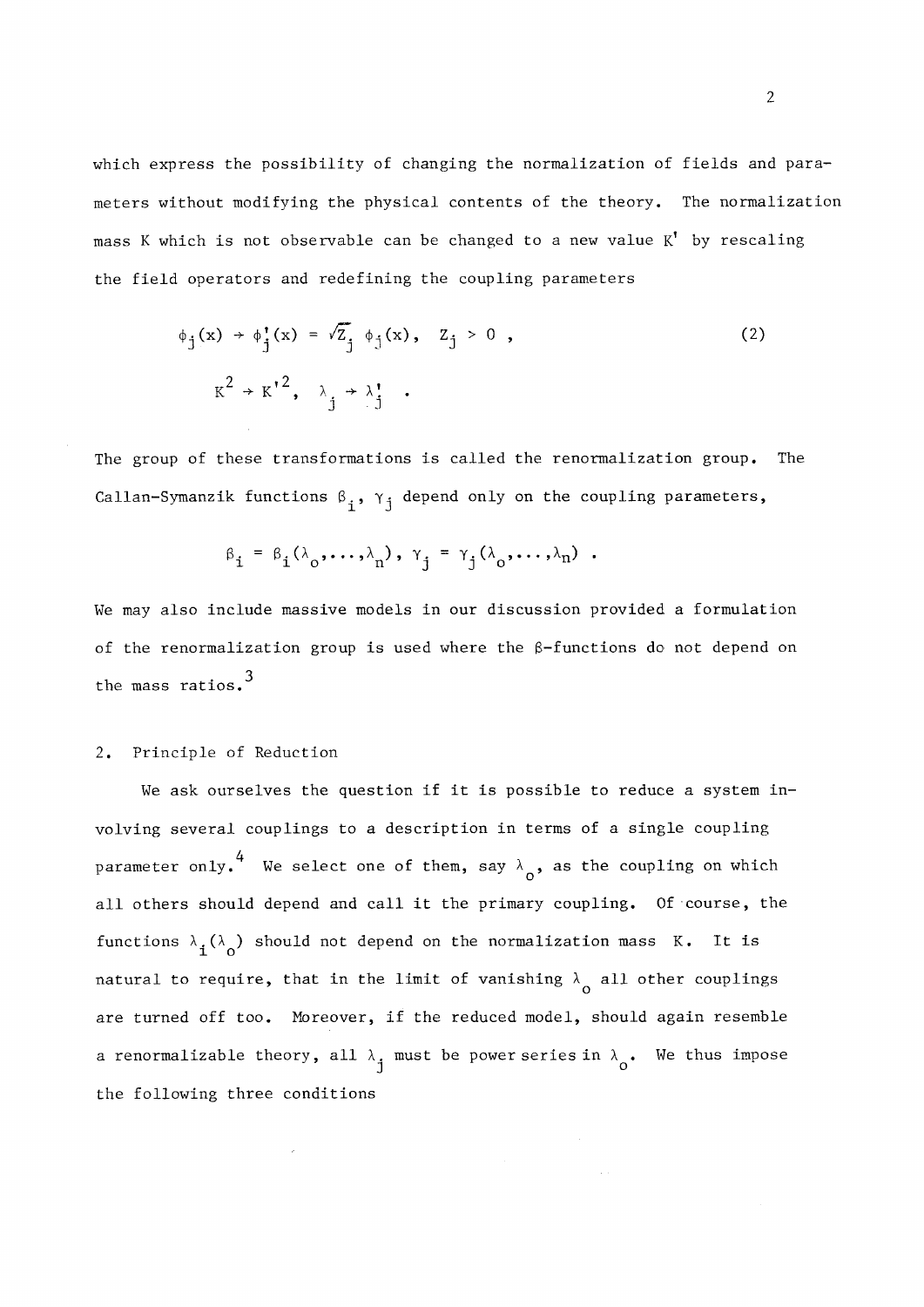(i) 
$$
\lambda_i = \lambda_i (\lambda_0)
$$
 independent of K (3)

(ii) 
$$
\lambda_1 \rightarrow 0
$$
 for  $\lambda_2 \rightarrow 0$  (4)

$$
(iii) \quad \lambda_{\mathbf{a}} \text{ power series in } \lambda_{\mathbf{a}} \tag{5}
$$

and require renormalization group invariance for the original and the reduced model as well. Necessary and sufficient conditions for (1) follow by comparing the differential equations of the original and the reduced system.

$$
(K^2 \frac{\partial}{\partial K^2} + \Sigma \beta_i \frac{\partial}{\partial \lambda_i} + \Sigma \gamma_\ell) \tau = 0
$$

3 *3 °* 

ο

j

and

$$
(\kappa^2 \frac{\partial}{\partial \kappa^2} + \beta_o' \frac{\partial}{\partial \lambda_o} + \Sigma \gamma_{\ell}^{\prime}) \tau |_{\lambda_i = \lambda_i(\lambda_o)} = 0
$$

imply a system of ordinary differential equations for the functions  $\lambda_j(\lambda_o)$ :

$$
\beta_0 \frac{d\lambda_j}{d\lambda_0} = \beta_j \qquad j = 1, ..., n \qquad (6)
$$

Condition (i) can always be satisfied by solving (2) at a regular point near which a Lipschitz condition holds. Condition (ii) is restrictive. It cannot be satisfied for many models since  $\lambda_i = \lambda_0 = 0$  is a singular point  $\sum_{i=1}^n$  and  $\sum_{i=1}^n$  and  $\sum_{i=1}^n$  is a singular point  $\sum_{i=1}^n$  is a singular point  $\sum_{i=1}^n$ 

Reductions satisfying the conditions (i) - (iii) may be obtained by imposing a symmetry which is strong enough to relate all couplings such that only one remains independent. Then the Green's functions become power series in the remaining parameter provided there are no anomalies and the symmetry can be implemented in all orders of perturbation theory. But many reductions do not seem to be related to any symmetry. The principle of reduction may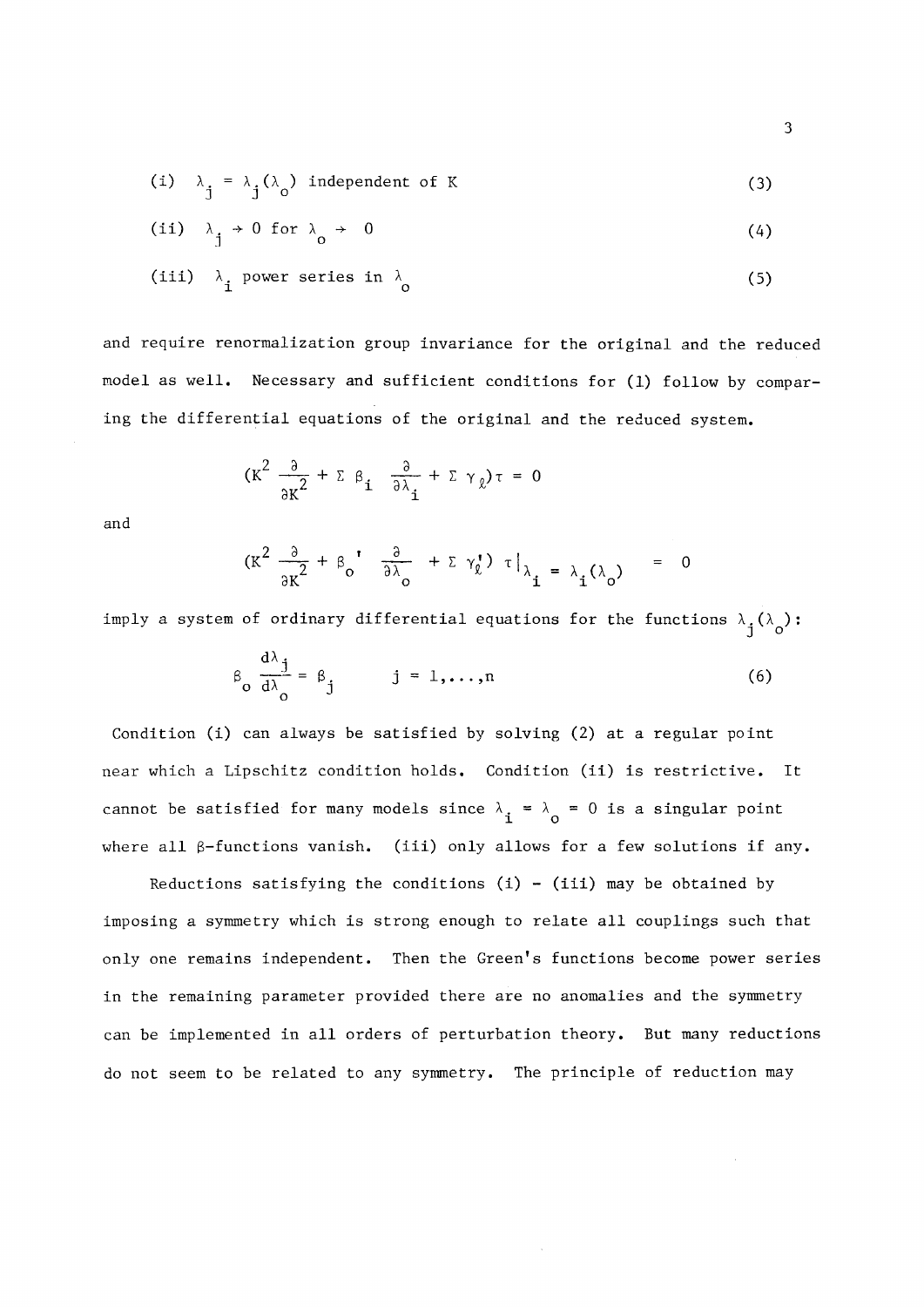thus be viewed as a generalization of this particular aspect of symmetry.

3. Pseudoscalar Yukawa Interaction

The pseudoscalar Yukawa interaction

$$
\mathbf{L}_{\mathbf{I}} = \mathbf{i} g_{o} \overline{\Psi}_{o} \gamma_{5} A_{o} \Psi_{o}
$$

between a spinor field  $\psi$  and a pseudoscalar field  $A$  is not renormalizable ο και το κατά το κατά το κατά το κατά το κατά το κατά το κατά το κατά το κατά το κατά το κατά το κατά το κατά<br>Ο κατά το κατά το κατά το κατά το κατά το κατά το κατά το κατά το κατά το κατά το κατά το κατά το κατά το κατά in its original form. Divergent diagrams like



cannot be compensated by the parameters of the original Lagrangian. **A** new independent direct meson-meson interaction is needed for setting up a consistent renormalization scheme. The interaction Lagrangian then is

$$
\mathbf{L}_{\mathbf{I}} = \mathbf{i}\mathbf{g}_{o}\overline{\Psi}_{o}\gamma_{5}\mathbf{A}_{o}\Psi_{o} - \frac{\lambda_{o}}{4!} \mathbf{A}_{o}^{4}
$$

with the subscript 0 denoting unrenormalized quantities. The Green's functions then are power series in two independent (renormalized) parameters g and  $\lambda$ . Suppose a formulation is preferred involving power series in the original coupling g only. There is no obvious way of achieving this. Setting the renormalized coupling  $\lambda = 0$ , for instance, does not make sense. If this is done in one renormalization scheme, it would not be true in another. But the method of réduction provides a natural solution to this problem. In order to obtain a renormalizable description in terms of the original coupling 4 g alone the System is reduced by requiring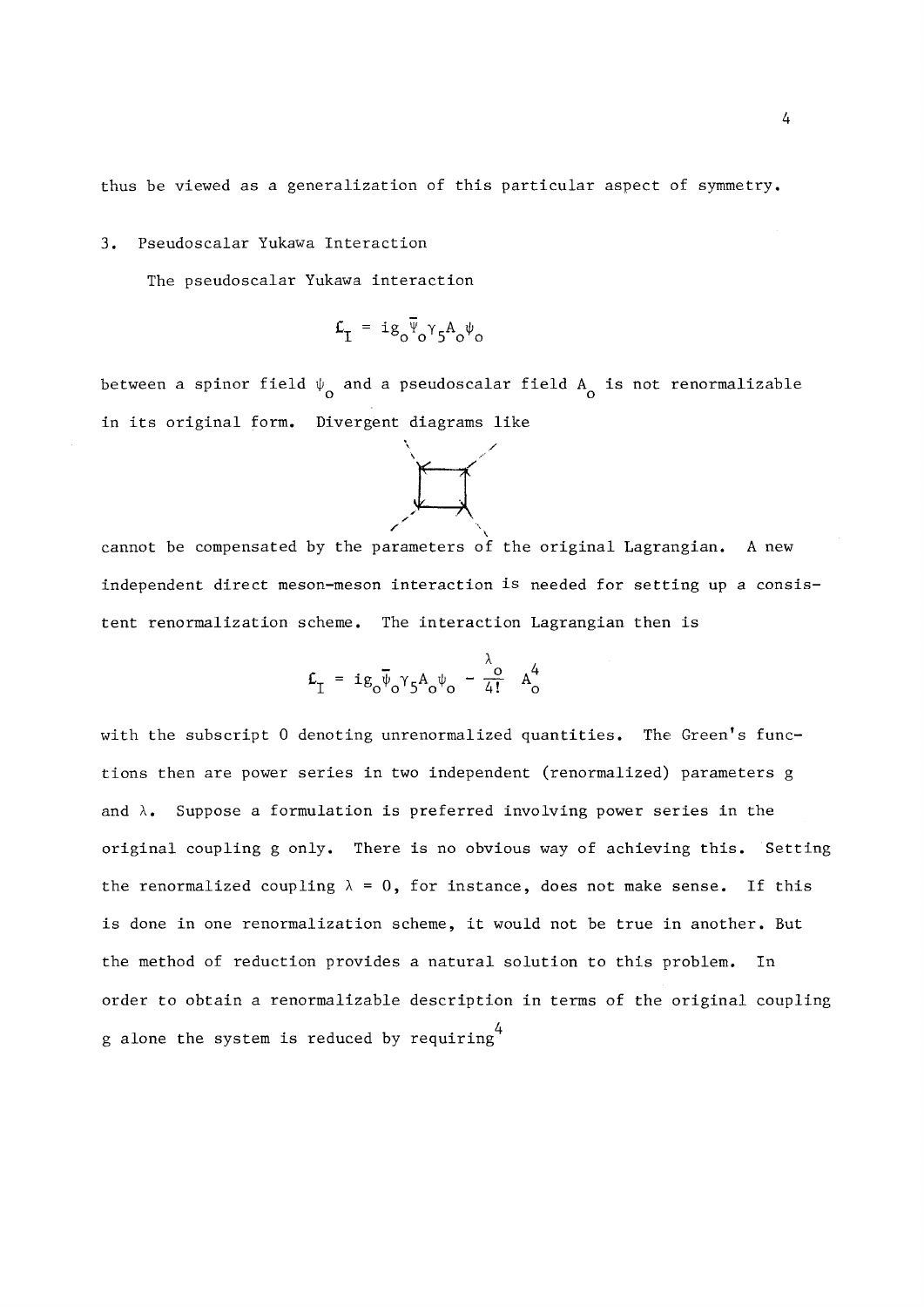(i)  $\lambda = \lambda(g^2)$ (ii)  $\lambda \rightarrow +0$  for  $g \rightarrow 0$ (iii)  $\lambda = \rho_{\alpha} g^2 + \rho_{\beta} g^4 + \ldots$ 

combined with renormalization group invariance for the original and the reduced system as well. Necessary and sufficient for (i) is the ordinary differential equation (see eqn. (6))

$$
\beta_g^2 \frac{d\lambda}{dg^2} = \beta_\lambda \tag{7}
$$

with

$$
\beta_{g}^{2} = \frac{1}{16\pi^{2}} 5g^{4} + \dots
$$
  

$$
\beta_{\lambda} = \frac{1}{16\pi^{2}} (\frac{3}{2} \lambda^{2} + 4\lambda g^{2} - 24g^{4}) + \dots
$$

There is only one power series solution with  $\lambda \geq 0$ , namely

 $=\frac{1}{2}(1+\sqrt{145}) g^2 + \rho_1 g^4 + \dots$  (8)

with all coefficients  $\rho_{i}$  uniquely determined.<sup>4</sup>

If the power series condition (iii) is dropped the general solution with  $\lambda \geq 0$  is given by the asymptotic expansion

$$
\frac{\lambda}{g^{2}} = \frac{1}{3} (1 + \sqrt{145}) + \rho_{1}g^{2} + \rho_{2}g^{4} + \dots
$$
  
+  $d g^{2\xi} + d_{1}g^{2\xi + 2} + \dots$  (9)  

$$
\xi = \frac{1}{5} \sqrt{145}
$$

d is an arbitrary constant of integration. All other coefficients are uniquely determined.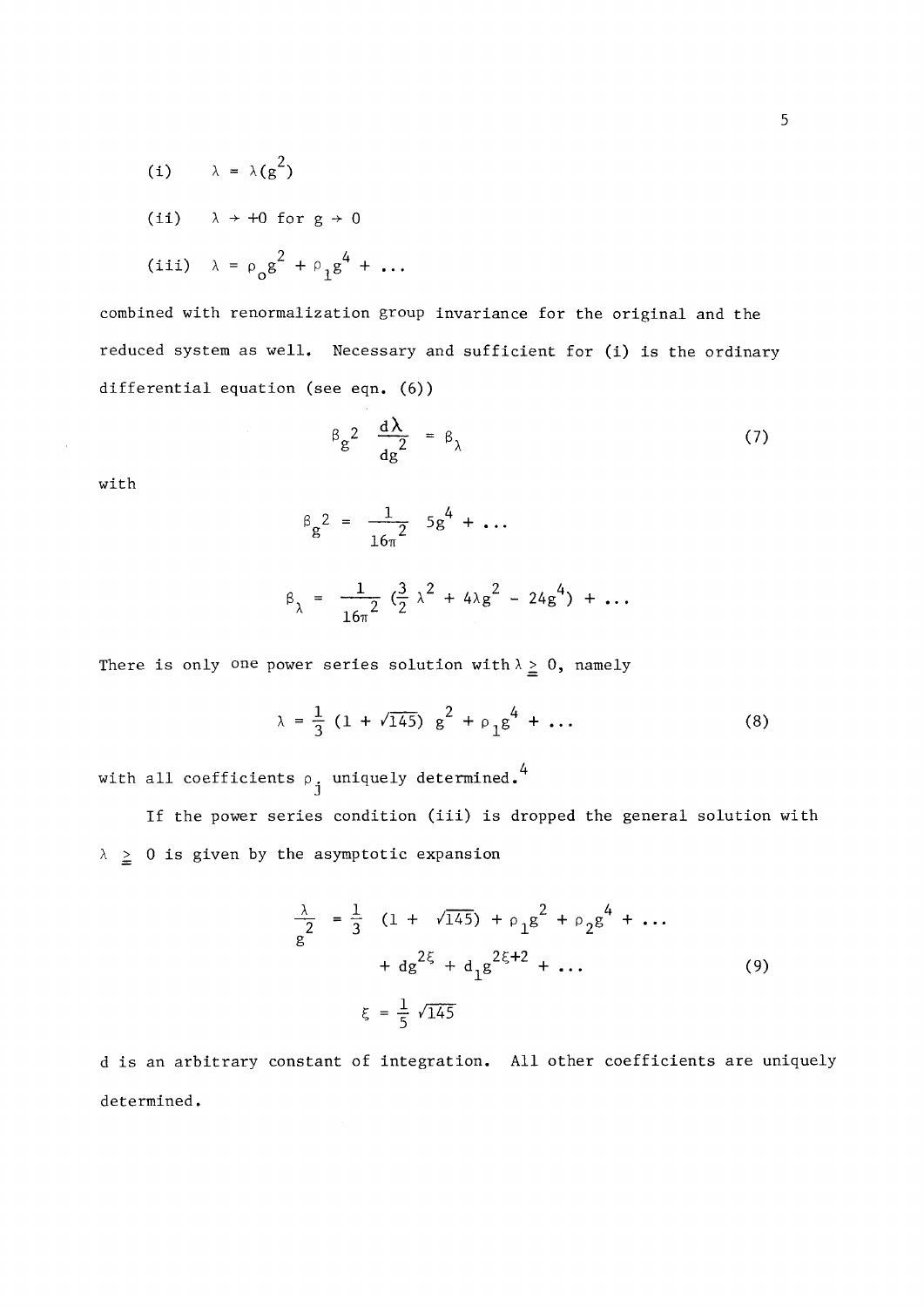4. General Class of Models with Two Couplings

For two variables the problem can be treated rigorously". We assume that the  $\beta$ -functions in eqn. (7) are well defined in the neighborhood of the origin with asymptotic expansions of the form

$$
\beta_{g}^{2} = b g^{4} + \dots, \quad \beta_{\lambda} = c_{1}^{\lambda^{2}} + c_{2}^{\lambda} g^{2} + c_{3}^{\lambda^{4}} + \dots \,, \tag{10}
$$
\n
$$
b, \quad c_{1} \neq 0
$$

The expansions (10) are presumably divergent for any non-trivial model in four dimensions. The special form of the leading term of  $\beta_c^2$  covers a large class of applications. The problem is to determine all solutions of (7) passing through the origin  $\lambda = g^2 = 0$  with bounded ratio  $\lambda/g^2$  and to establish their asymptotic form. A necessary condition is that the discriminant

$$
\Delta = (C_2 - b)^2 - 4C_1C_3 \ge 0 \tag{11}
$$

so that the quadratic equation

$$
C_1 \rho_{\pm}^2 + (C_2 - b) \rho_{\pm} + C_3 = 0 \tag{12}
$$

has real roots  $\rho_+ \ge \rho_-, \rho_+$  and  $\rho_-$  are the possible values of the limits

$$
\lim_{\substack{2\\g^2\to 0}}\frac{\lambda}{g^2} = \rho_{\pm}.
$$
 (13)

We further introduce a characteristic exponent

$$
\xi = -\frac{C_1}{b} (\rho_+ - \rho_-) \tag{14}
$$

<sup>\*</sup> For the mathematical literature see ref. [5]. The following discussion is based on ref. [7] where a rigorous treatment of the argument in ref.  $[4,6]$ is given. For the case  $b = 0$  see ref.  $[8, 9]$ .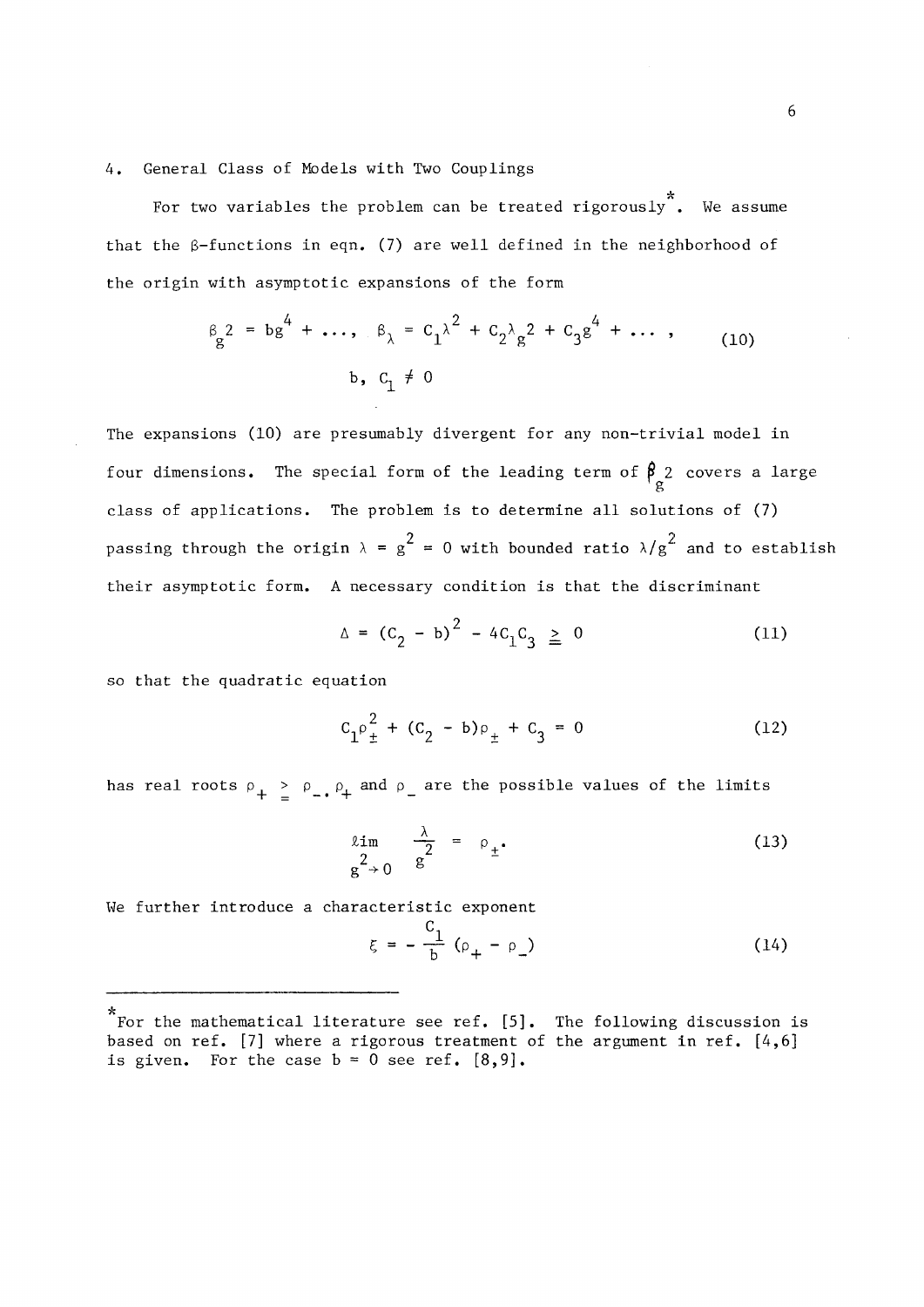For non-integral  $\xi$  there are two formal power series solutions of (7)

$$
\lambda = \rho_{+} g^{2} + \rho_{+1} g^{4} + \dots \tag{15}
$$

$$
\lambda = \rho_{\alpha} g^2 + \rho_{-1} g^4 + \dots \tag{16}
$$

with uniquely determined coefficients. If the expansions (10) diverge the expansions (15, 16) are not expected to converge either. But the low order terms may be used to construct exact solutions with a similar asymptotic be-2  $\frac{1}{6}$  0.

Let  $\xi$ , for example, be a positive non-integral number. Then all solutions of bounded  $\lambda/g^2$  passing through  $\lambda = g^2 = 0$  have the form

$$
\lambda(g^{2}) = \rho_{2} g^{2} + \dots + \rho_{-n} g^{2n} + g^{2|\xi| + 2} \sigma(g^{2})
$$
 (17)

n is the largest integer below  $\xi + 1$ . It can be shown that the differential equation in terms of  $\sigma$  satisfies a Lipschitz condition near the origin. Thus there is exactly one solution through a given noint  $\sigma = \sigma$  ,  $\sigma^2 = 0$  provided  $\sigma$  is sufficiently small. The case  $\sigma$  = 0 corresponds to the formal power  $\frac{1}{2}$  $\ddot{\phantom{1}}$ . series (17).  $\frac{2}{s^2}$  skick corresponds to the other never series (17). Cimilar results hold for non-integral  $\xi \leq 0$  with the subscripts + and - interchanged.

In the special case that the characteristic exponent  $\xi$  is an integer logarithmic terms may appear or there are infinitely many solutions with formal power series expansions. If  $\xi = 0$  it is  $\rho_+ = \rho_-$  and we define a function  $\tau$  by

$$
\lambda(g^2) = \rho_{\pm}g^2 - \frac{bg^2}{c_1(\tau(g^2) + \ell g(g^2))}
$$
 (18)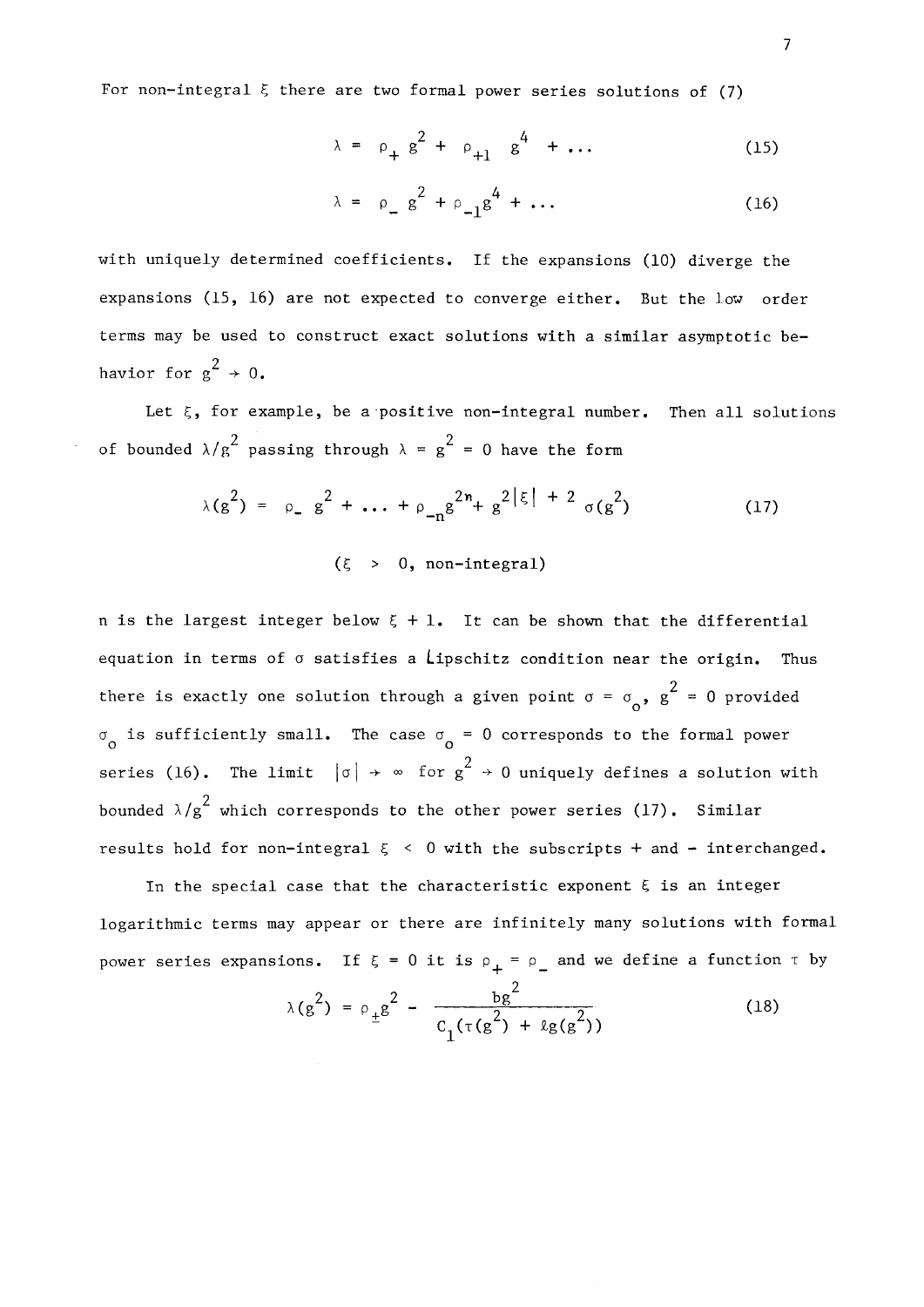If  $\xi = \pm 1$ ,  $\pm 2$ ,... we define a function  $\tau$  by

$$
\lambda(g^{2}) = \rho_{g}g^{2} + \sum_{j=1}^{|\xi| - 1} \rho_{\tilde{\tau}j} g^{2j+2}
$$
\n
$$
+ d_{g}g^{2|\xi| + 2} \log g^{2} + g^{2|\xi| + 2} \tau(g^{2})
$$
\n(19)

In all cases the differential equation of  $\tau$  satisfies a Lipschitz condition so  $2<sup>2</sup>$ that exactly one solution passes through any given point  $t = t^0$ ,  $g = 0$  (sufficiently close to the origin). For  $\lim_{n \to \infty} | \tau | = \infty$  there is exactly one solution of bounded  $\lambda/g^2$ . This has a formal power series expansion 6 i

$$
\lambda = \rho_{\pm} g^2 + \sum_{i=1}^{\infty} \rho_i g^{2i+2} \quad \text{if } \xi = 0
$$
\n
$$
\lambda = \rho_{\pm} g^2 + \sum_{i=1}^{\infty} \rho_{\pm} g^{2i+2} \quad \text{if } \xi = \pm 1, \pm 2, \dots
$$
\n(20)

Infinitely many power series occur if the (unique) coefficients  $d$  or  $d$ <sub>+</sub> in (19) vanish.

#### 5· Two Scalar Fields

The general form of an interaction for two scalar fields  $A_1$ ,  $A_2$  with dimensionless couplings is

$$
\mathcal{L}_{I} = \frac{1}{4!} \sum_{abcd} \lambda_{abcd} A_{a} A_{b} A_{c} A_{d}
$$
 (21)

 $\bullet$ 

Since the  $\lambda$  abcd may be chosen symmetric there are five independent components

$$
\lambda_0 = \lambda_{1111}, \lambda_1 = \lambda_{1122}, \lambda_2 = \lambda_{1112}, \lambda_3 = \lambda_{12222}, \lambda_4 = \lambda_{2222}
$$

Setting up and solving the reduction equations one finds that the  $0(2)$  -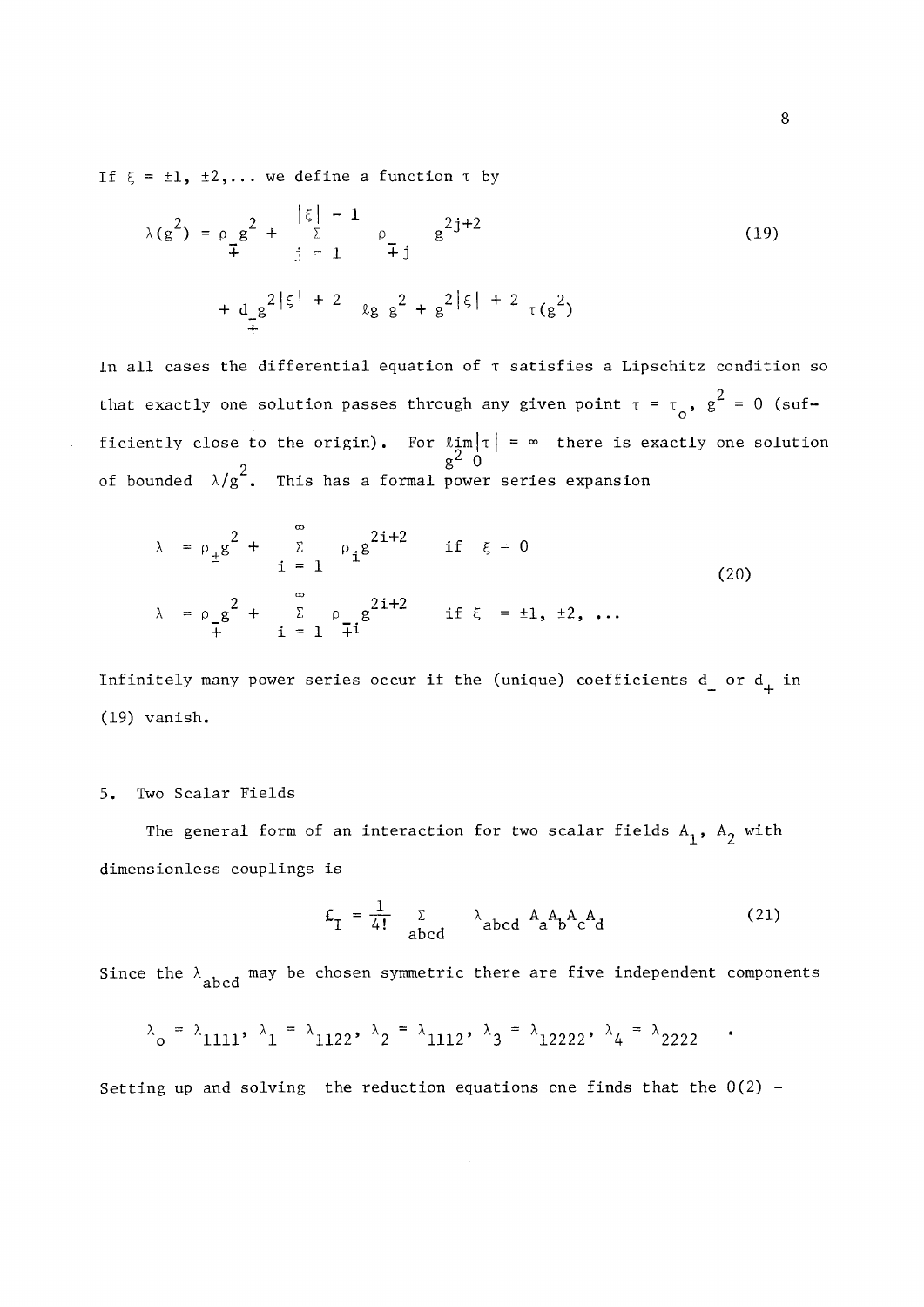symmetric case represents the only non-trivial reduction. Choosing  $\lambda_{\alpha}$  as ο  $\overline{3}$   $\lambda$ <sub>0</sub>  $+$   $\varphi$ <sub>11</sub> $\lambda$ <sub>0</sub>  $\overline{1}$  $p$  and one of  $p$  is the obtained one of  $p$  if  $p$  and  $p$  and  $p$  if  $p$  and  $p$  if  $p$  if  $p$  if  $p$  if  $p$  if  $p$  if  $p$  if  $p$  if  $p$  if  $p$  if  $p$  if  $p$  if  $p$  if  $p$  if  $p$  if  $p$  if  $p$  if  $p$  if  $p$  if  $p$  if s on the expansions are uniquely determined. 2 Lagrangian does not immediately appear in symmetric form, since the defining<br>relations for the coupling parameters could not be assumed to be symmetric. But by a redefinition of the coupling parameters it is always possible to make the lowest order relations exact

$$
\lambda_1' = \frac{1}{3} \lambda_0', \lambda_4' = \lambda_0',
$$

 $\overline{a}$ so that the interaction Lagrangian becomes manifestly 0(2)-invariant :

$$
E_{\text{I}} = \frac{1}{4!} \lambda_{\text{o}}' (A_{1}^{2} + A_{2}^{2})^{2} \quad . \tag{22}
$$

There are more solutions of the reduction equations, but they all correspond to commuting subsystems, for further details see ref. [10].

## 6. Application to  $N = 2$  Supersymmetric Yang-Mills Theory

The reduction method can be used to construct minimal Yang-Mills interactions involving the gauge coupling as the only coupling parameter.  $^{11}$  Suppose a system of free massless matter fields is given, for instance, a spinor field  $\psi$ , a scalar field A and a pseudoscalar field B, all in the adjoint representation of SU(2). The aim is to couple the system minimally to a Yang-Mills field with gauge group SU(2). The classical minimal Lagrangian is

$$
\mathcal{L} = -\frac{1}{4} G_{\mu\nu}^{a} G_{a}^{\mu\nu} - \frac{1}{2} D_{\mu} A D^{\mu} A - \frac{1}{2} D_{\mu} B D^{\mu} B - \bar{\psi} \gamma_{\mu} D^{\mu} \psi
$$
 (23)

to which gauge fixing terms should be added for quantizing.  $G_{_{115}}^a$  denotes the gauge field strength,  $D_{ij}$  the covariant derivative. In this form the Lagrangian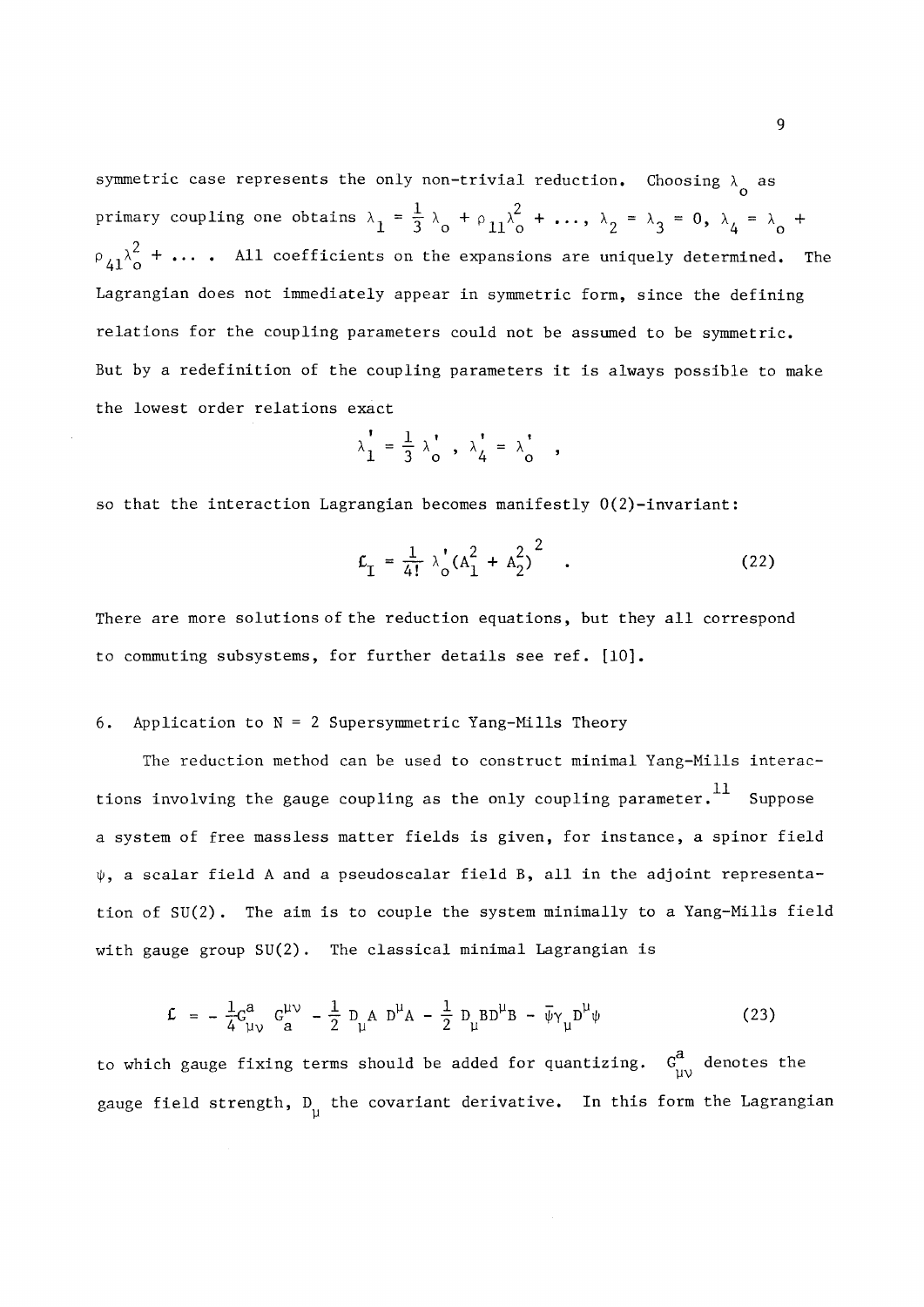cannot be quantized since quartic and Yukawa couplings are generated. Adding

$$
-i\sqrt{\lambda_1} \varepsilon^{abc} \overline{\psi^a} (A^b + \gamma_5 B^b) \psi^c - \frac{1}{4} \lambda_2 (\vec{A}^2 + \vec{B}^2)^2
$$
  
+  $\frac{1}{4} \lambda_3 ((\vec{A}^2)^2 + (\vec{B}^2)^2 + 2(\vec{A}\vec{B})^2)$ 

the most general form of a Lagrangian is obtained which has dimension four and is invariant under the symmetries of the original system. In this form the model can be renormalized, but it involves  $\lambda_1$ ,  $\lambda_2$  and  $\lambda_3$  as additional independent parameters. We now impose that the  $\lambda_i$  be functions of the gauge coupling g demanding renormalization group invariance with the requirements (i) to (iii) for the reduced model, Then the formulation involves the gauge coupling g as the only coupling parameters with asymptotic power series expansions in g for the Green's functions. This comes closest to the original concept of a minimal Yang-Mills interaction, The solutions of (6) with  $\lambda_0$  =  $g^2$  being the primary coupling which satisfy the requirements (i) to (iii)  $\mathcal{L}$  and the primary coupling which satisfy the requirements (iii) to (iii)) to (iii)) to (iii)) to (iii)) to (iii)) to (iii)) to (iii)) to (iii)) to (iii)) to (iii)) to (iii)) to (iii)) to (iii)) to (iii)) to (iii))

(a) Supersymmetric solution

$$
\lambda_{j} = g^{2} + \rho_{j1} g^{4} + \dots \qquad i = 1, 2, 3 \qquad (24)
$$

with all coefficients uniquely determined. This reduction represents the supersymmetric  $N = 2$  Yang-Mills theory. Its  $\beta$ -function is

$$
\beta(g^2) = \beta_0(g^2, \lambda_1(g^2), \lambda_2(g^2), \lambda_3(g^2))
$$
.

Thus the  $\beta$ -function of the supersymmetric model is uniquely determined by the non-symmetric formulation with independent  $\lambda_1$ ,  $\lambda_2$ ,  $\lambda_3$ .  $^{12}$  By a redethe non-symmetric formulation with independent  $\mathcal{L}^{\mathcal{L}}$  ,  $\mathcal{L}^{\mathcal{L}}$  and  $\mathcal{L}^{\mathcal{L}}$  a redé-federation  $\mathcal{L}^{\mathcal{L}}$ finition of the coupling parameters the lowest order can be made exactly parameters the lowest order can be made exactly parameters the lowest order can be made exactly parameters the lowest order can be made exactly para so that  $\lambda_i = g^2$  for the supersymmetric case.

(b) One parametric family of solutions breaking supersymmetry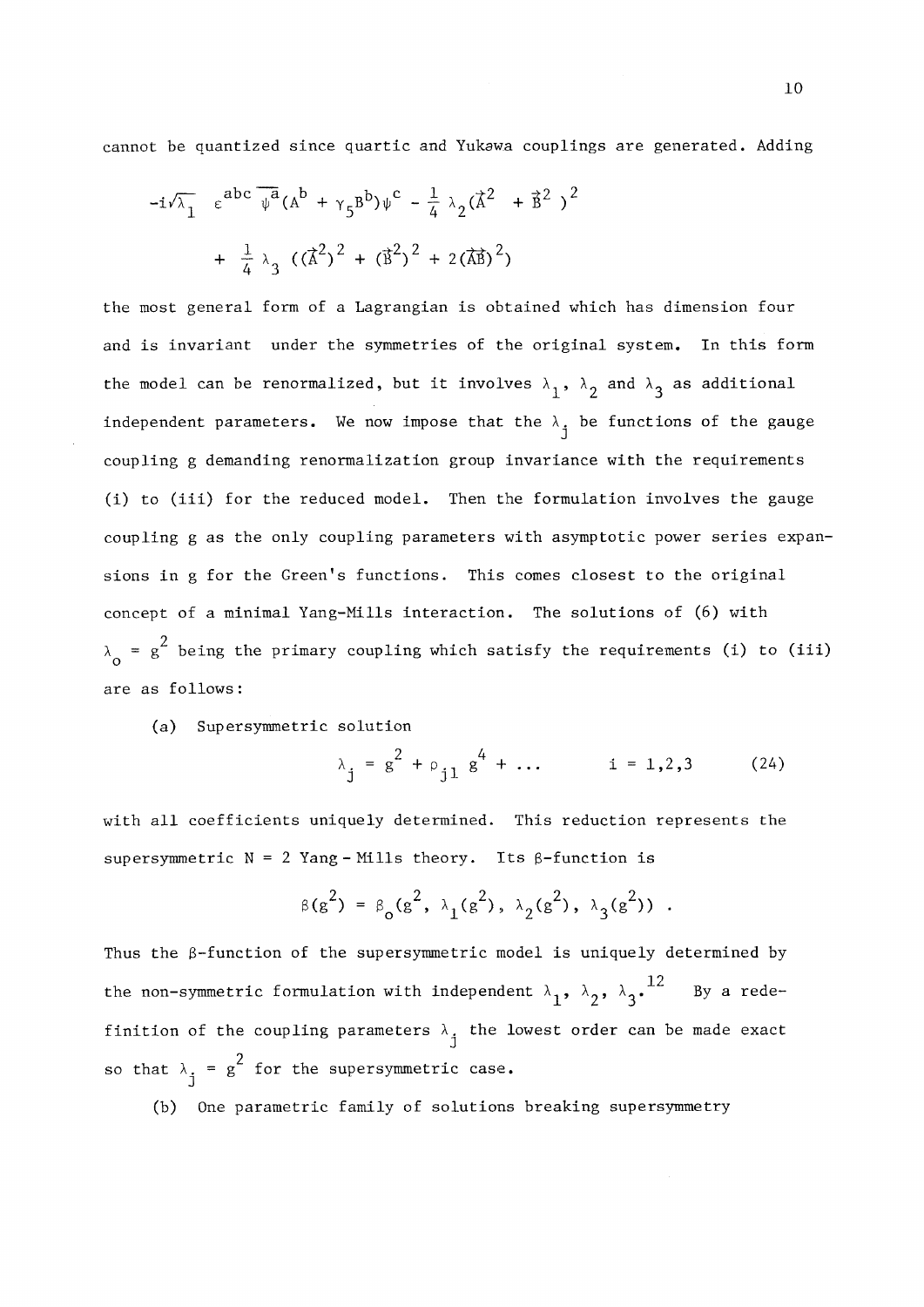$$
\lambda_1 = g^2 + \dots
$$
,  $\lambda_2 = g^2 + ag^3 + \dots$ ,  $\lambda_3 = g^2 + 3ag^3 + \dots$ 

Here the coefficient a is arbitrary, ail higher order coefficients are unique,

(c) Isolated solution not known to be related to a symmetry

$$
\lambda_1 = g^2 + \dots
$$
,  $\lambda_2 = \frac{9}{\sqrt{105}} g^2 + \dots$ ,  $\lambda_3 = \frac{7}{\sqrt{105}} g^2 + \dots$ 

# 7. Asymptotic Solutions in General

We consider the case where the  $\beta$ -function of the primary coupling has the asymptotic form

$$
\beta_0 = b\lambda_0^2 + \dots \qquad \text{with } b \neq 0 . \tag{25}
$$

The leading terms of the other  $\beta$ -functions are assumed to be quadratic forms in  $\lambda_0$ ,  $\lambda_1$ , ...,  $\lambda_n$ . It is possible to work out the detailed conditions for the existence of power series solutions of  $(6)^{11}$ 

$$
\frac{\lambda_{j}}{\lambda_{o}} = \rho_{j0} + \rho_{j1} \lambda_{o} + \rho_{j2} \lambda_{o}^{2} + \dots
$$
 (26)

The lowest order values  $\rho_{10}$  are real roots at a system of bilinear equations. A power series solution (26) of (6) is either isolated for  $\lambda \rightarrow 0$  as embedded in a family of solutions in most cases involving non-integral powers

$$
\frac{\lambda_j}{\lambda_o} = \rho_{j0} + \rho_{j1} \lambda_o + \dots + \frac{\ell}{\alpha - 1} \quad a_{j\alpha} \lambda_o^{\xi_{\alpha}} + \dots \quad (27)
$$

The general expansion term is of the term

$$
\frac{2(p_1\xi_1 + \dots + p_\ell\xi_\ell + q)}{g}
$$
 (28)

where  $p_1,\ldots, p_{\ell}$ , q are non-negative integers. The exponents  $\xi_1,\ldots, \xi_{\ell}$  are the positive eigenvalues of the nxn matrix $^{11}$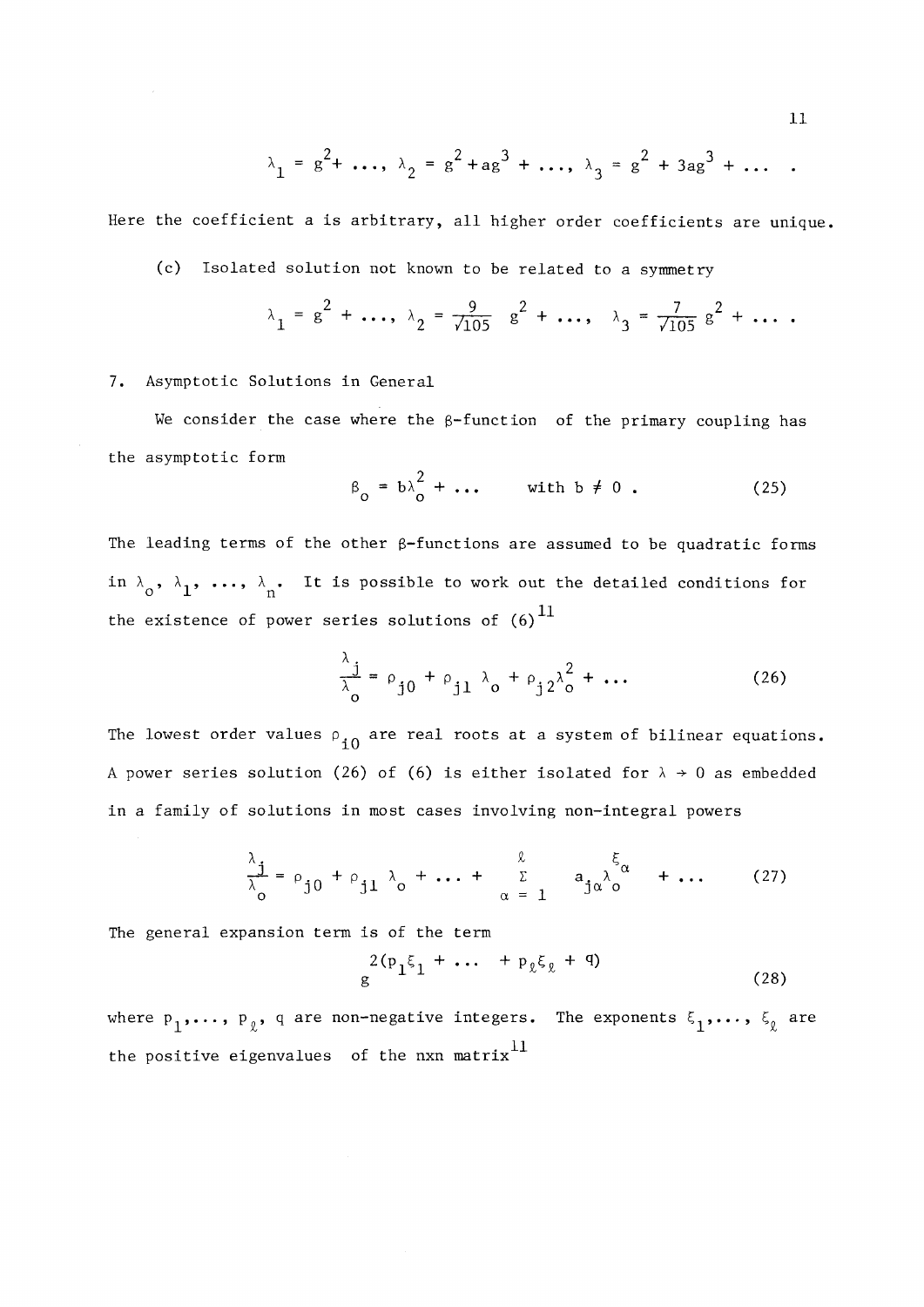$$
E = \|\frac{1}{b}\frac{\partial \beta_{j}^{(o)}}{\partial \rho_{ko}} - \delta_{jk}\|, \quad \beta_{j}^{(o)} = \lim_{\lambda_{o} \to 0} \frac{\beta_{j}}{\lambda_{o}}, \quad (29)
$$

In all applications so far the eigenvalues of  $\overline{z}$  are real. The modification of (27, 28) for a matrix  $\Xi$  with complex eigenvalues is straightforward. In some cases also logarithmic terms occur in the expansion (27) of the general solution.

# 8. Effective Couplings

In models of quantum field theory effective couplings  $\overline{\lambda}_j$  are defined by 2 certain Green's functions as functions depending on the square k of a momentum variable k. At the normalization mass  $k^2 = K^2$  the effective couplings coincide with the original coupling parameter,

$$
\bar{\lambda}_j = \lambda_j \text{ at } k^2 = K^2 \quad .
$$

Effective couplings provide a qualitative measure for the coupling strength in dependence on energy. They satisfy a system of ordinary differential equations ,

$$
u \frac{\partial \lambda_j}{\partial u} = \overline{\beta}_j, \quad u = \frac{k^2}{K^2},
$$
\n
$$
\overline{\lambda}_j = \overline{\lambda}_j (u, \lambda_0, \dots, \lambda_n), \quad \overline{\beta}_j = \beta_i (\overline{\lambda}_0, \dots, \overline{\lambda}_n)
$$
\n(30)

which are called the evolution equations. Elimination of the scale variable u in (30) leads to

$$
\overline{\beta}_{0} \quad \frac{d\overline{\lambda}_{j}}{d\overline{\lambda}_{0}} = \overline{\beta}_{j}, \quad \overline{\lambda}_{j} = \overline{\lambda}_{j} \quad (u(\overline{\lambda}_{0}), \lambda_{0}, \dots, \lambda_{n}) \quad . \tag{31}
$$

These are the reduction equations (6) but with a different interpretation. The  $4,6$ system (31) represents identities which always hold for effective couplings. '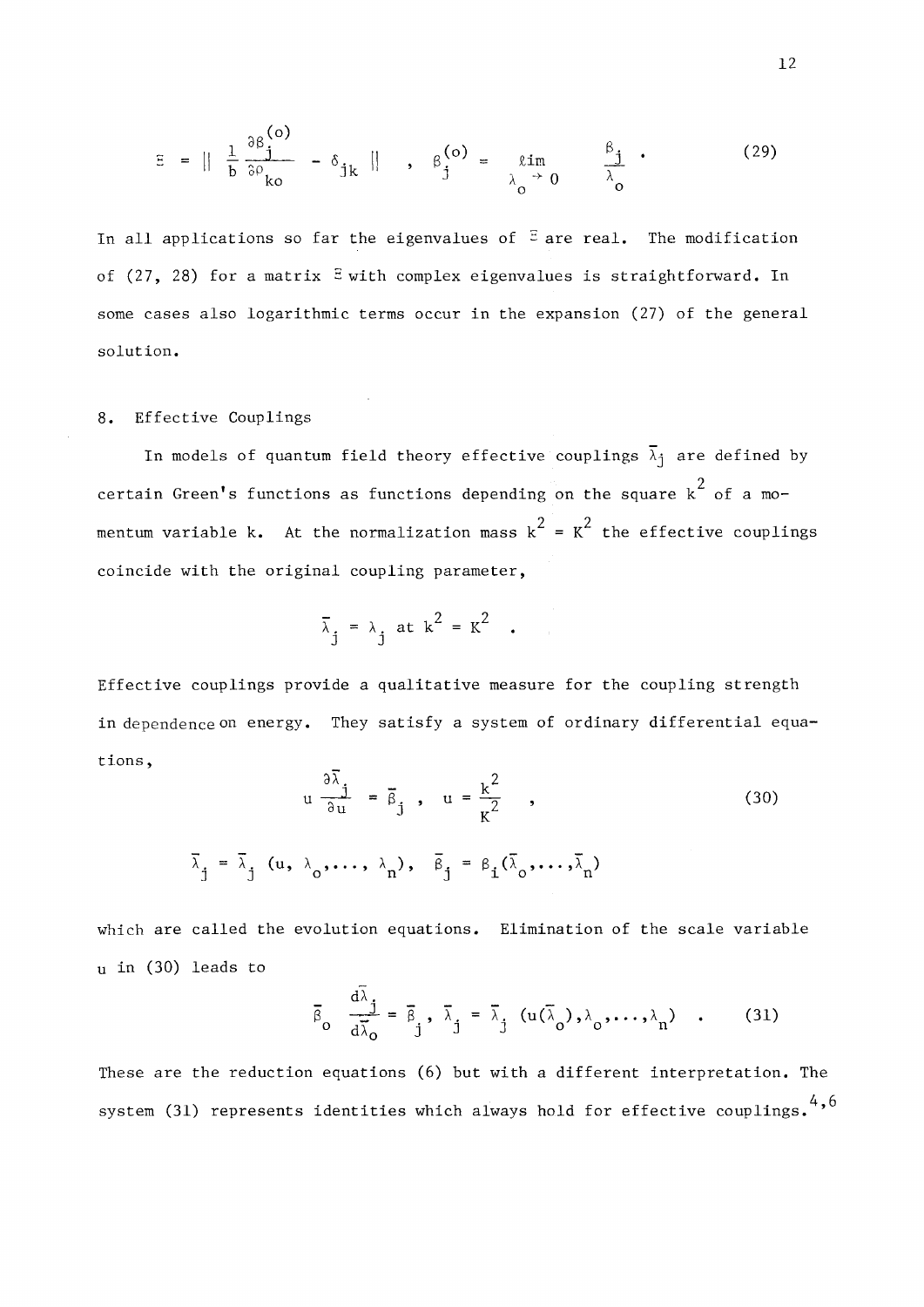Now let us suppose that the reduction equations (6) allow for solutions satisfying (4) with

$$
\lim_{\lambda_0 \to 0} \frac{\lambda_j}{\lambda_0} \text{ finite } . \tag{32}
$$

This condition can always be satisfied by an appropriate selection of the primary coupling  $\lambda$ <sub>0</sub>. Then either<sup>11</sup>

$$
\begin{array}{ccc}\n\beta_0 & \equiv & 0 \\
\beta_0 & < & 0 \\
\end{array}\n\quad \text{(asymptotic freedom}^{13}),
$$
\nor\n
$$
\begin{array}{ccc}\n\beta_0 > & 0 \\
\beta_0 > & 0\n\end{array}\n\quad \text{(asymptotic freedom in the infrared region for massless models)}
$$

holds for the  $\beta$ -function of the reduced theory. For the effective couplings this implies

$$
\beta_0 \equiv 0: \quad \text{all } \bar{\ell}_1 \text{ constant },
$$
\n
$$
\beta_0 < 0: \quad \overline{\lambda}_j \to 0 \quad \text{for } k^2 \to -\infty , \quad (33)
$$
\n
$$
\beta_0 > 0: \quad \overline{\lambda}_1 \to 0 \quad \text{for } k^2 \to 0
$$

(in case of massless models)·

This clarifies the connection between the reduction principle and the asymptotic behavior for large or small momenta.

Closely related is further the concept of ultraviolet stability. A system is called ultraviolet stable with the primary coupling  $\lambda$  if

$$
\delta\bar{\lambda}_0 \rightarrow 0 \quad , \quad \delta(\bar{\lambda}_j/\bar{\lambda}_0) \rightarrow 0 \tag{34}
$$

uniformly for  $|k^2| \rightarrow \infty$  provided the variations at a fixed momentum  $k_0$  are uniformly for  $|k|$  -states at a fixed momentum for  $k$  are variations at a fixed momentum  $\frac{a}{a}$ 

 $\frac{d}{dt}$  small enough This is stability in the sense of Lyapunov for and  $\frac{d}{dt}$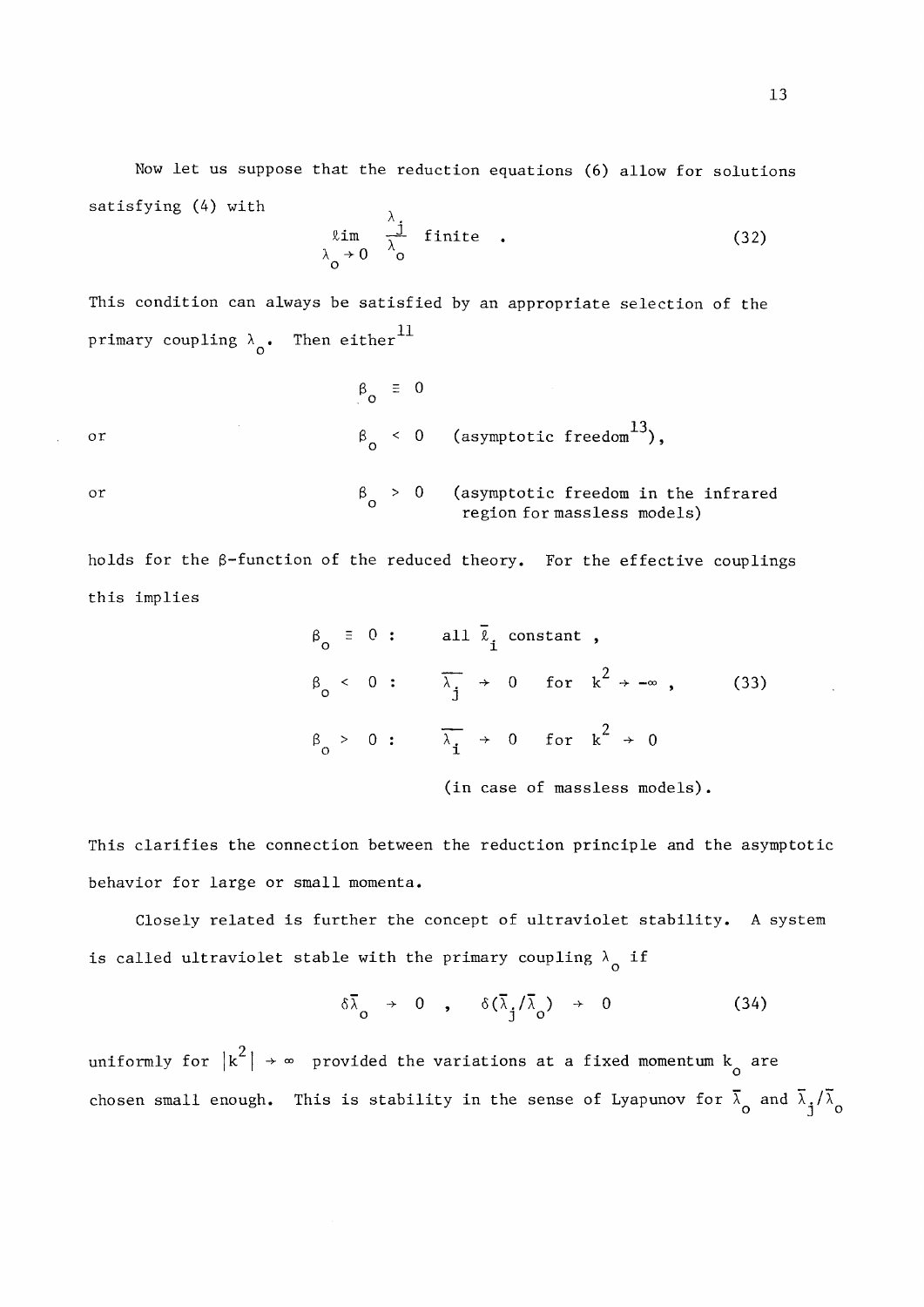in the limit  $|k^2| \rightarrow \infty$ .<sup>14</sup> An application of Lyapunov's theory yields the following stability criterion.  $^{11}$  Again we assume that the  $\beta$ -function of the primary coupling is of the asymptotic form (25) while the asymptotic expansions of the other  $\beta$ -functions start off with general quadratic forms. Then a system is ultraviolet stable if  $b \le 0$  and Imk  $\le 0$  for all eigenvalues  $\kappa$  of the stability  $\mathbf{r}$  and  $\mathbf{r}$  and  $\mathbf{r}$  are discussed of the stability of the stability of the stability of the stability of the stability of the stability of the stability of the stability of the stability of the stability of

$$
\Gamma = \|\begin{array}{cc} \frac{\partial \beta^{(0)}_{j}}{\partial \rho_{k0}} - b \ d_{jk} \end{array}\|, \quad \beta^{(0)}_{j} = \lim_{\lambda_{0} \to 0} \frac{\beta_{j}}{\lambda_{0}} \tag{35}
$$

m is ultraviolet unstable it Imr > 0 f ο eigenvalue of  $\Gamma$ . The exponent matrix (29) and the stability matrix (35) are exponent matrix (29) and the exponent matrix (35) and the stability matrix (35) and the stability matrix (35) are  $\frac{1}{2}$ 

$$
\Xi = \frac{1}{b} \Gamma
$$

The eigenvalues of  $\Gamma$  with ImK < 0 lead to characteristic exponents  $\xi$  of the general solution to  $(6)$  with the requirement  $(4)$ . The number of eigenvalues of  $\Gamma$  with Im $\kappa$  < 0 equals the number of integration constants in the general solution.

# 9. Application to the Standard Model<sup>15</sup>

The gauge symmetry group of the standard model of the strong, electromagnetic and weak interactions is  $SU(3) \times SU(2) \times U(1)$  with the gauge coupling parameters  $g_s$ , g and g' respectively. The three gauge coupling parameters cannot be reduced due to opposite signs of the  $\beta$ -functions. Grand unification provides a more natural way of obtaining a single parameter description.

Without symmetry breaking the standard model does not allow for mass terms neither for the W-meson mediating the weak interactions nor for the leptons and quarks. In order to provide for particle masses a Higgs coupling  $\lambda$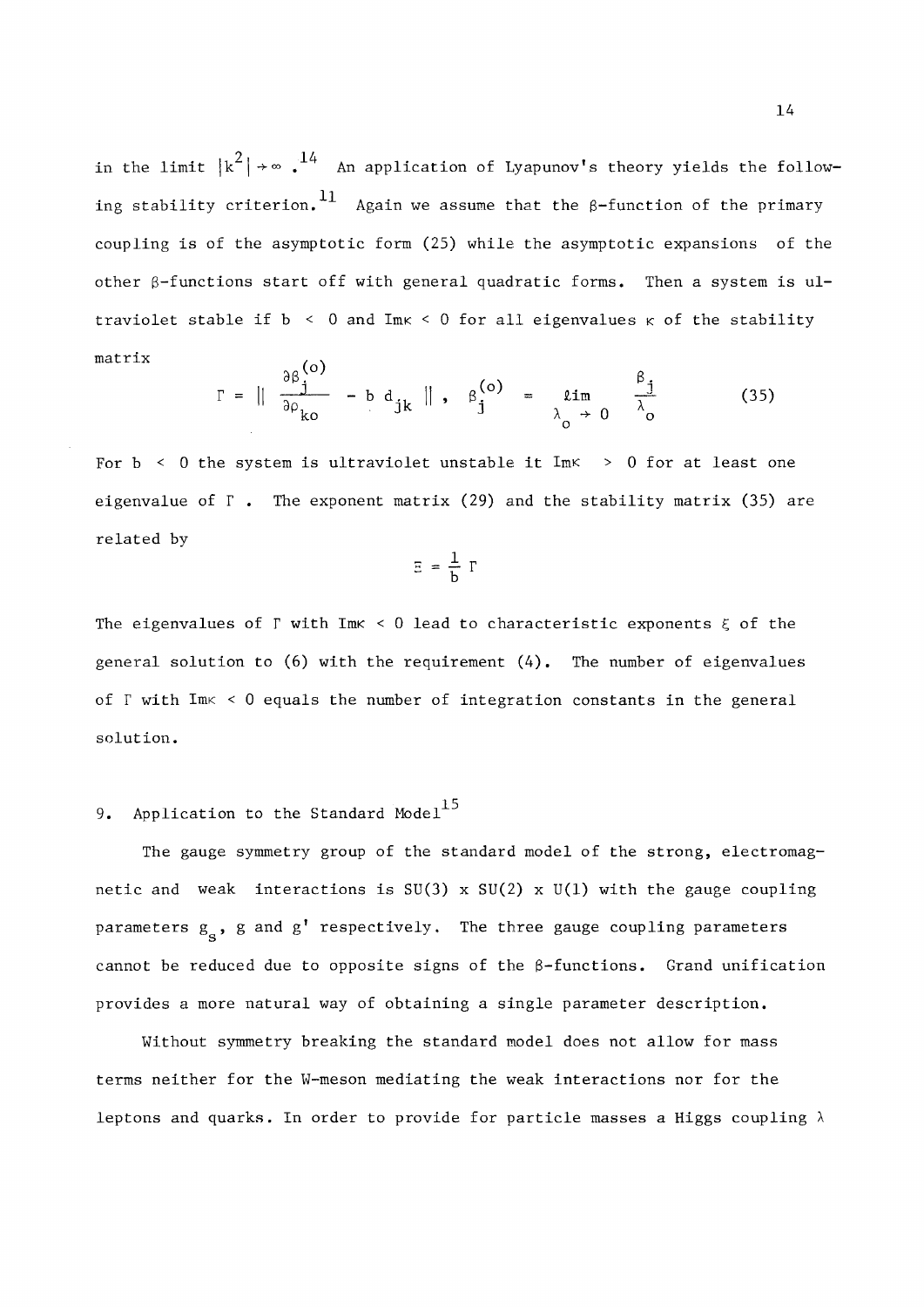is introduced with spontaneous symmetry breaking providing a mass for the W-meson. Further Yukawa couplings between the fermion fields and the Higgs field are added which allow for arbitrary quark and lepton masses.

While reduction is not possible for the gauge couplings it seems reasonable to apply the reduction principle to the Higgs coupling and the Yukawa couplings of the quarks. One starts by neglecting the electroweak couplings

$$
g = g' = 0.
$$

We further neglect family mixing assuming that the mass matrix implied by the Yukawa couplings is diagonal. The remaining coupling parameters of the model are

- (a) strong gauge coupling  $g_{c}$ ,
- (b) Higgs coupling  $\lambda$ ,
- (c) 6 Yukawa couplings  $G^u_i$ ,  $G^d_j$ , j = 1, 2, 3.

The case of three fermion families is assumed with n denoting up quarks and d denoting down quarks. The couplings  $\lambda$ ,  $G^u_j$ ,  $G^d_j$  determine the corresponding masses of the Higgs particle and the six quarks.

We apply the reduction principle to these couplings by setting up the reduction equations (6) with  $2\frac{1}{2}$ 

$$
x = \frac{g_s^2}{4\pi} \tag{36}
$$

as the primary coupling. At first power series solutions satisfying (4) are determined. One possibility is the trivial solution

$$
G_q \equiv 0 , \lambda \equiv 0
$$
 (37)

which represents pure quantum chromodynamics without Higgs and Yukawa couplings. Apart from this trivial reduction there are several non-trivial reductions. Realistic is only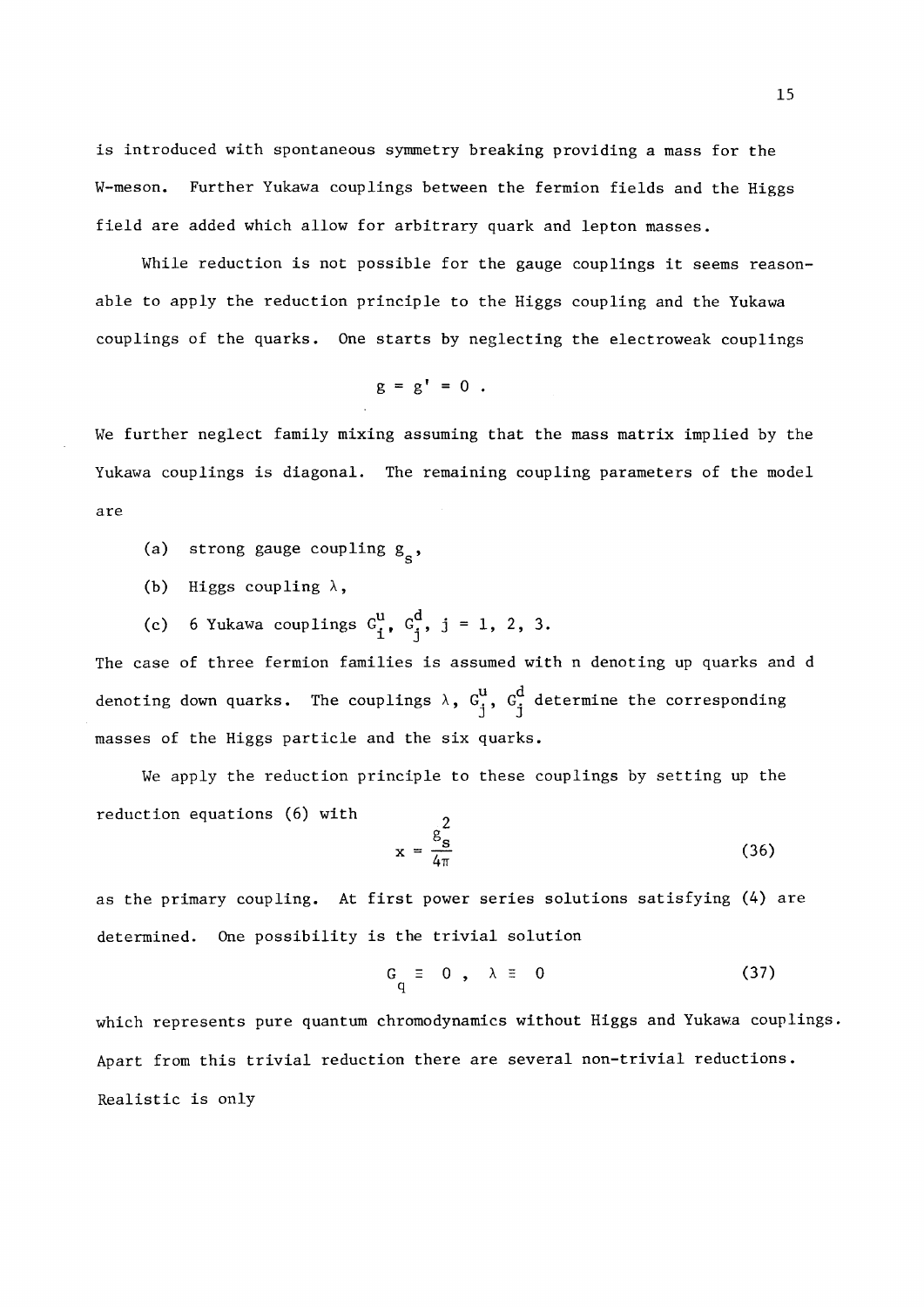$G_{\alpha} \equiv 0$  except for the top quark,

$$
\frac{c_{\text{top}}^2}{4\pi} = \frac{2}{9} x + \sum_{j=2}^{\infty} a_j x^j
$$
 (38)

for the top quark (the up quark of the third family) ,

$$
\frac{\lambda}{4\pi} = \frac{\sqrt{689} - 25}{18} x + \sum_{i=2}^{\infty} b_i x^{j}
$$

The coefficients  $a_j$  and  $b_j$  are uniquely determined. With  $x = 0.1$  (at the normalization mass  $M_{\alpha}$ ) the corresponding masses would be

4**ti** 18 . J

$$
m_{\text{top}} \approx 90 \text{ GeV} \qquad m_{\text{Higgs}} \approx 50 \text{ GeV}
$$
\n
$$
m_{\text{q}} = 0 \qquad \text{q} \neq \text{top}
$$
\n(39)

neglecting terms of order  $x^2$ . Corrections to these values are due to higher orders in x (expected to be small), to other quark masses and to weak/electroorders in (expected to be small), to other quark masses and to weak/electro-other quark masses and to weak/ele

### A. Corrections from Other Quark Masses

w

The power series expansions (38) imply G = 0 to all orders for q  $\neq$  top q unless unexpected anomalies occur. In order to allow for non-perturbative effects like mass generation we drop the power series requirement demanding only  $G^2$   $\rightarrow$  +0,  $\lambda$   $\rightarrow$  +0 for  $g^2$   $\rightarrow$  +0 with the ratios of the non-trivial q totic expansion

$$
\frac{c_q^2/4\pi}{x} = a_q x^{\frac{1}{21}} + \sum a_{qn} x^{\frac{n}{21}}
$$
 (40)

o ramilies,  $\frac{1}{2}$ 

$$
\frac{c_{\text{bottom}}^2 / 4\pi}{x} = a_{\text{b}} x^{\frac{2}{21}} + \sum a_{\text{bn}} x^{\frac{n}{21}}
$$
(41)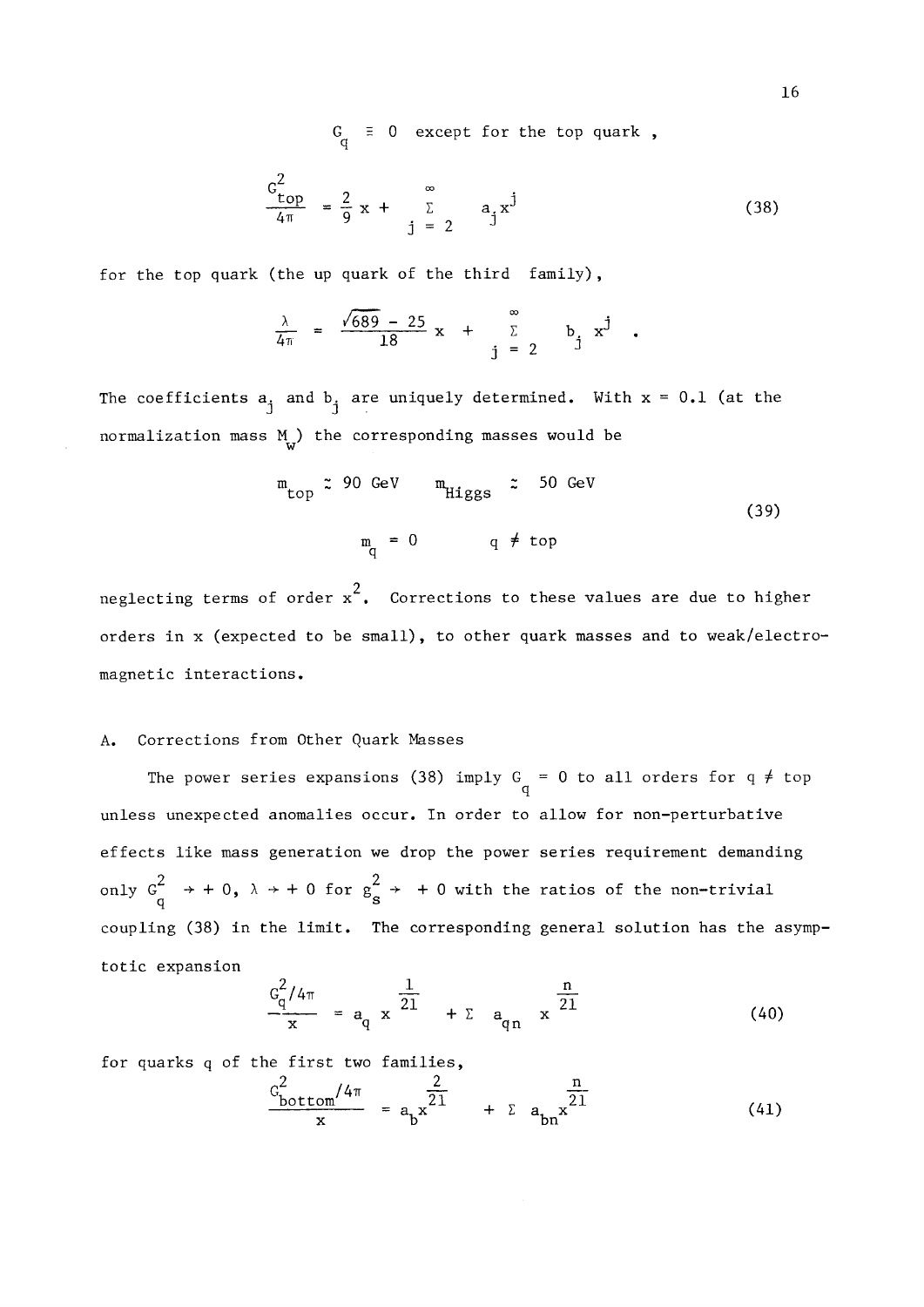for the bottom quark (the down quark of the third family),

$$
\frac{G_{\text{top}}^2 / 4\pi}{x} = \frac{2}{g} + \sum a_{\text{tn}} x^{\frac{n}{21}}
$$
 (42)

for the top quark (the up quark of the third family) ,

$$
\frac{\lambda/4\pi}{x} = \frac{\sqrt{689} - 25}{18} + \sum a_{\text{Hn}} x^{\frac{n}{21}} \tag{43}
$$

 $a_{\rm n}$  and  $a_{\rm h}$  are five arbitrary coefficients. All other coefficients are uniquely determined. Hence there are five free parameters which may be used to adjust for the five known quark masses. The top quark and the Higgs mass (both yet for the five known quark masses. The top quark and the Higgs mass (both yet unknown) become functions of the five lower quark masses. No arbitrary parameters occur in the expansions of the top Yukawa and the Higgs coupling since the corresponding eigenvalues of the exponent matrix (29) are négative. The characteristic exponents for the five lower quark Yukawa couplings are given

$$
\xi_a = \frac{1}{21}
$$
 for all quarks of families  
1 and 2,  
 $\xi_a = \frac{2}{21}$  for the bottom quark

 $\mathbf{b}$  the positive eigenvalues of (29), namely  $\mathbf{c}$ 

Neglecting contributions from quarks of the first and second family the leading terms for the bottom and top Yukawa couplings are (the Higgs coupling does not contribute in this order)

$$
\frac{G_{\text{bottom}}^{2}/4\pi}{x} = d_{\text{b}} x \frac{\frac{2}{21}}{1} + \dots ,
$$
  

$$
\frac{G_{\text{top}}^{2}/4\pi}{x} = \frac{2}{9} - \frac{1}{5} d_{\text{b}} x \frac{2}{21} + \dots
$$
  

$$
= \frac{2}{9} - \frac{1}{5} \frac{G_{\text{bottom}}^{2}}{x} + \dots .
$$
 (44)

Using the experimental value  $m_{\text{bottom}} \approx 5$  GeV we obtain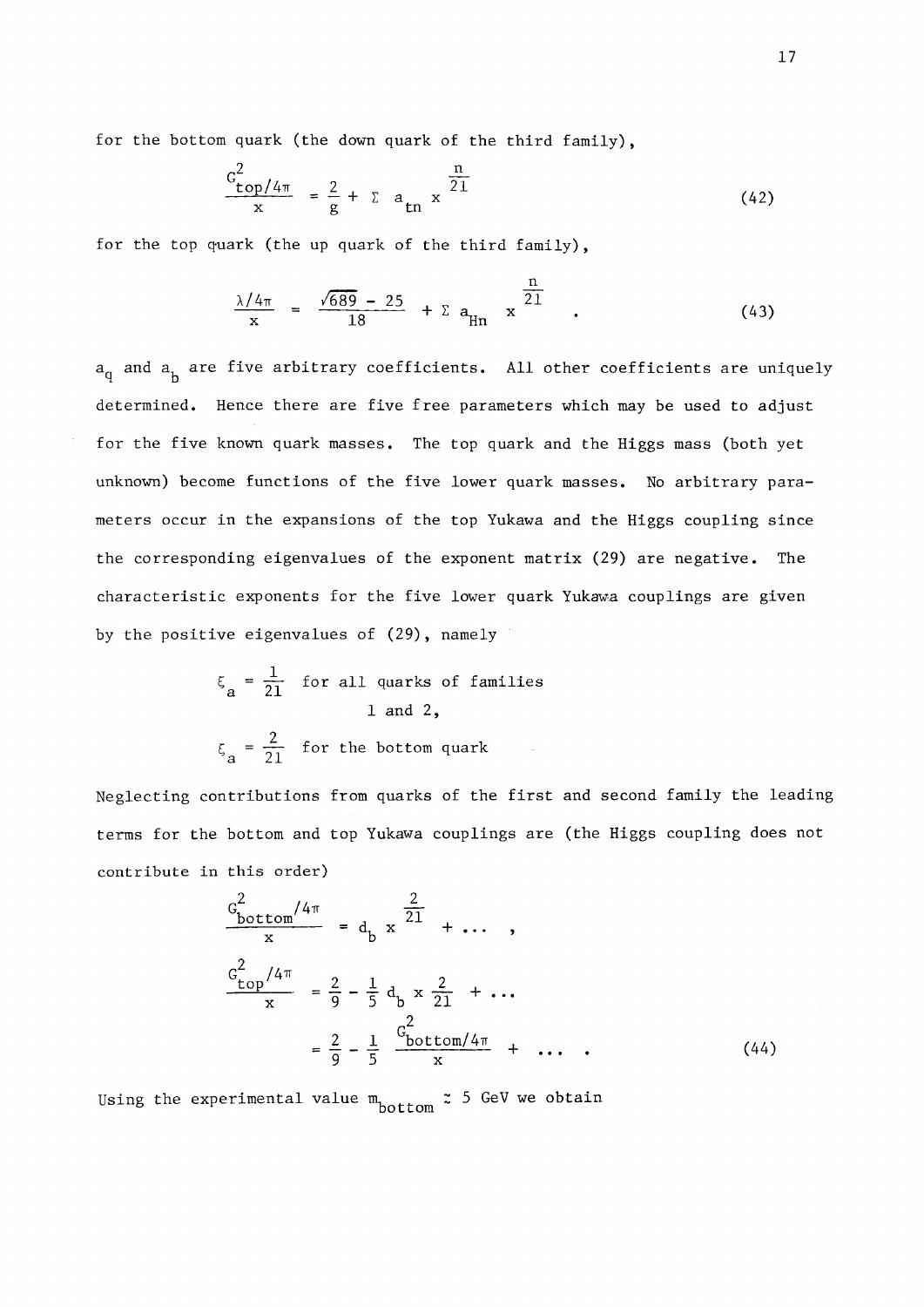$$
\frac{G_{\text{bottom}}^2/4\pi}{x} \approx 7.10^{-4}
$$

Hence the contribution from the bottom quark is negligible as compared to the leading term 2/9. A similar resuit is obtained for the Higgs mass. Corrections from quarks of the first and second family are even smaller.

## B. Weak and Electromagnetic Corrections

If the reduction equations are solved with the dependence on g and  $g<sup>1</sup>$ included one finds the corrected values

$$
m_{\text{top}} = 81 \text{ GeV} \qquad m_{\text{Higgs}} = 61 \text{ GeV} \tag{45}
$$

14 for the non-trivial réduction. An expansion with respect to powers of

$$
\frac{g^2}{g^2} = 0.37 \qquad \frac{g^2}{g^2} = 0.1
$$

was used. The error of the predictions (45) due to uncertainties of the value  $2<sub>n</sub>$ of  $\sin^5\theta_{\rm w}$  and  $\alpha_{\rm s}$  is estimated to be of the order  $10$  -  $15\%$ .

## C. Trivial Déduction

Finally we discuss the trivial reduction  $(37)$ . Since the corresponding Higgs and quark masses ail vanish this does not look promising as a starting point for generating heavy masses. However, the surrounding general solution With **y** 

$$
\frac{G^2}{g^2} \rightarrow +0 , \frac{\lambda}{g^2} \rightarrow +0
$$

involves six free parameters. The generation of large quark masses seems unlikely, but formally the adjustment of all six quark masses is possible. The Higgs  $m_{\overline{H}}$  is then a function of the quark masses.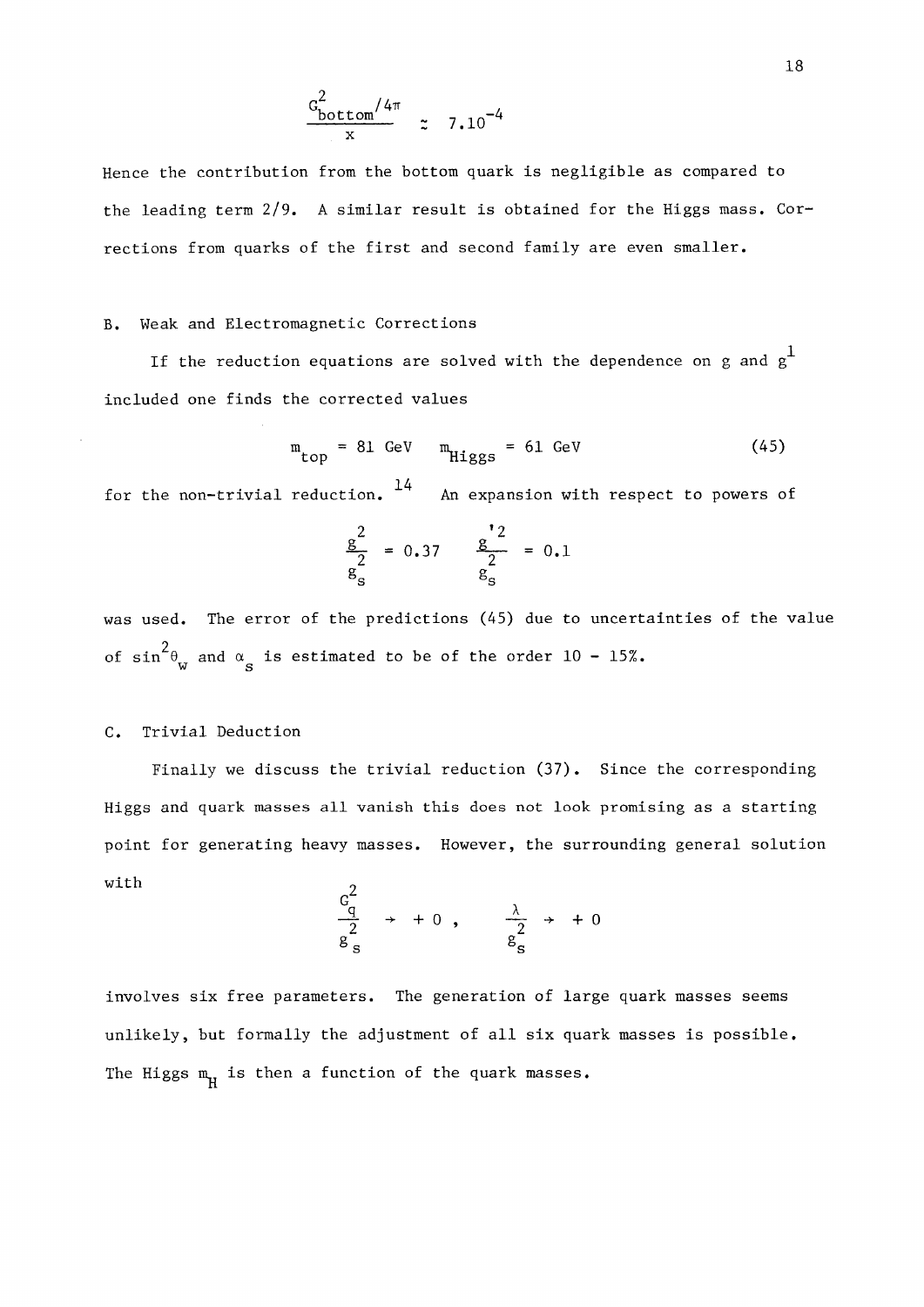Except for the mass of the top quark ail other quark masses may be neglected. The values (45) of the non-trivial reduction are upper bounds for the allowed values of the trivial reduction. Following are some values of the Higgs mass for given top mass

$$
m_{\text{top}} = 40 \qquad 60 \qquad 80
$$
\n
$$
m_{\text{Higgs}} = 44 \qquad 49 \qquad 60
$$

(electroweak corrections are included).

The asymptotic expansions embedding the trivial or non-trivial réduction are the only realistic solutions of the reduction equations compatible with asymptotic freedom for the strong interactions (including Higgs and quark Yukawa couplings).

#### 10. Summary

The principle of reduction generalizes symmetry constraints which relate the couplings among each other so that only one of them remains independent. Since all such symmetries are covered by the reduction method (provided they can be implemented in ail orders) new symmetries could be discovered in this way. While no new symmetry has been found so far, the reduction principle allows for many other possibilities which do not seem to be related to any symmetry. An example is the application to the standard model where for one solution the top quark and the Higgs mass are determined (non-trivial reduction). Another - less convincing - solution of the reduction equations (trivial reduction) détermines the Higgs mass as a function of the top mass with the values of the non-trivial réduction as upper bounds. The numerical values obtained should be taken with some caution since the standard model is only on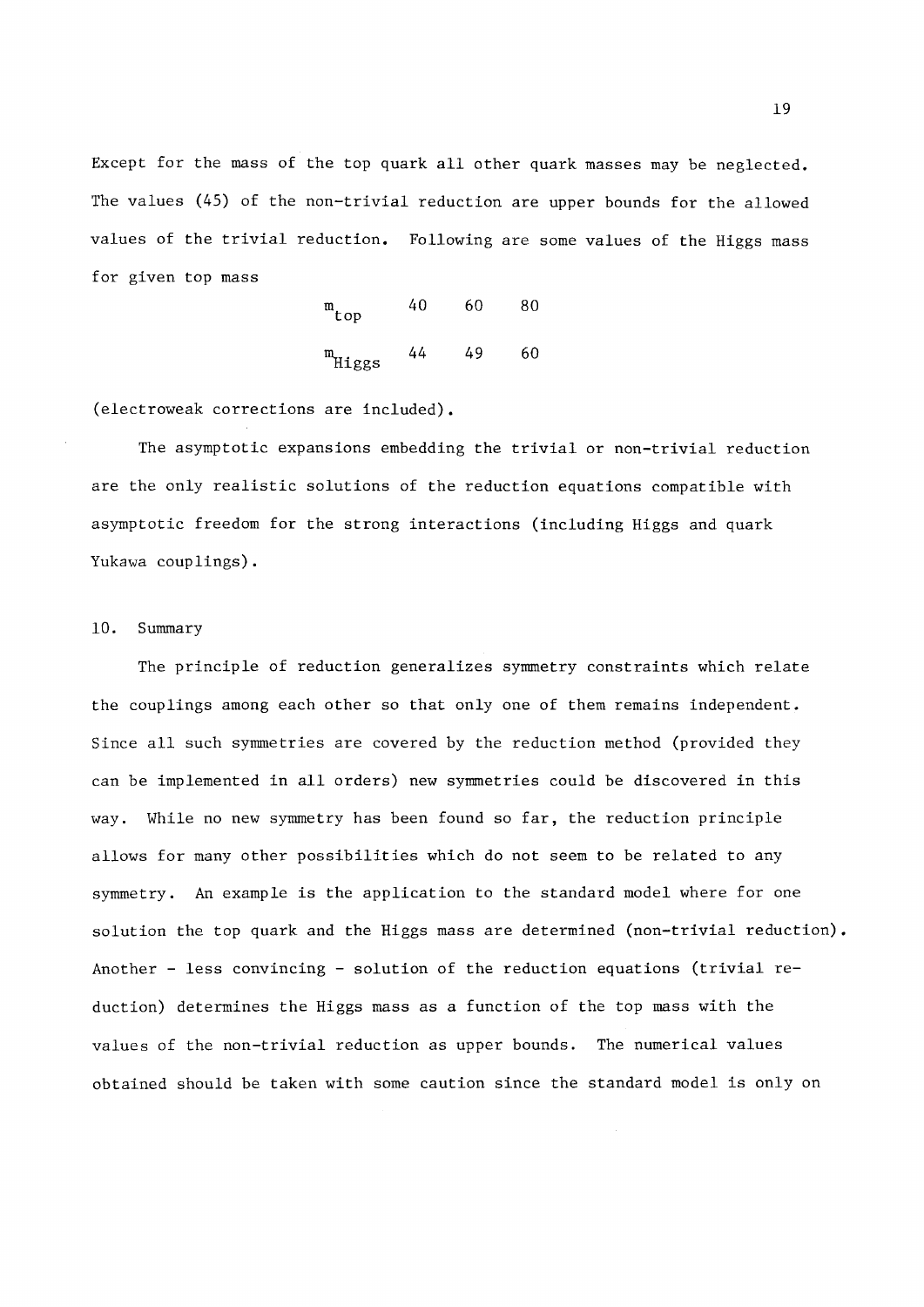effective theory approximating a more fundamental interaction. Therefore, its  $\beta$ -functions are also only approximate and changes in their lowest order coefficients may have large effects on the reduction solutions.

 $\sim$ 

 $\bar{\gamma}$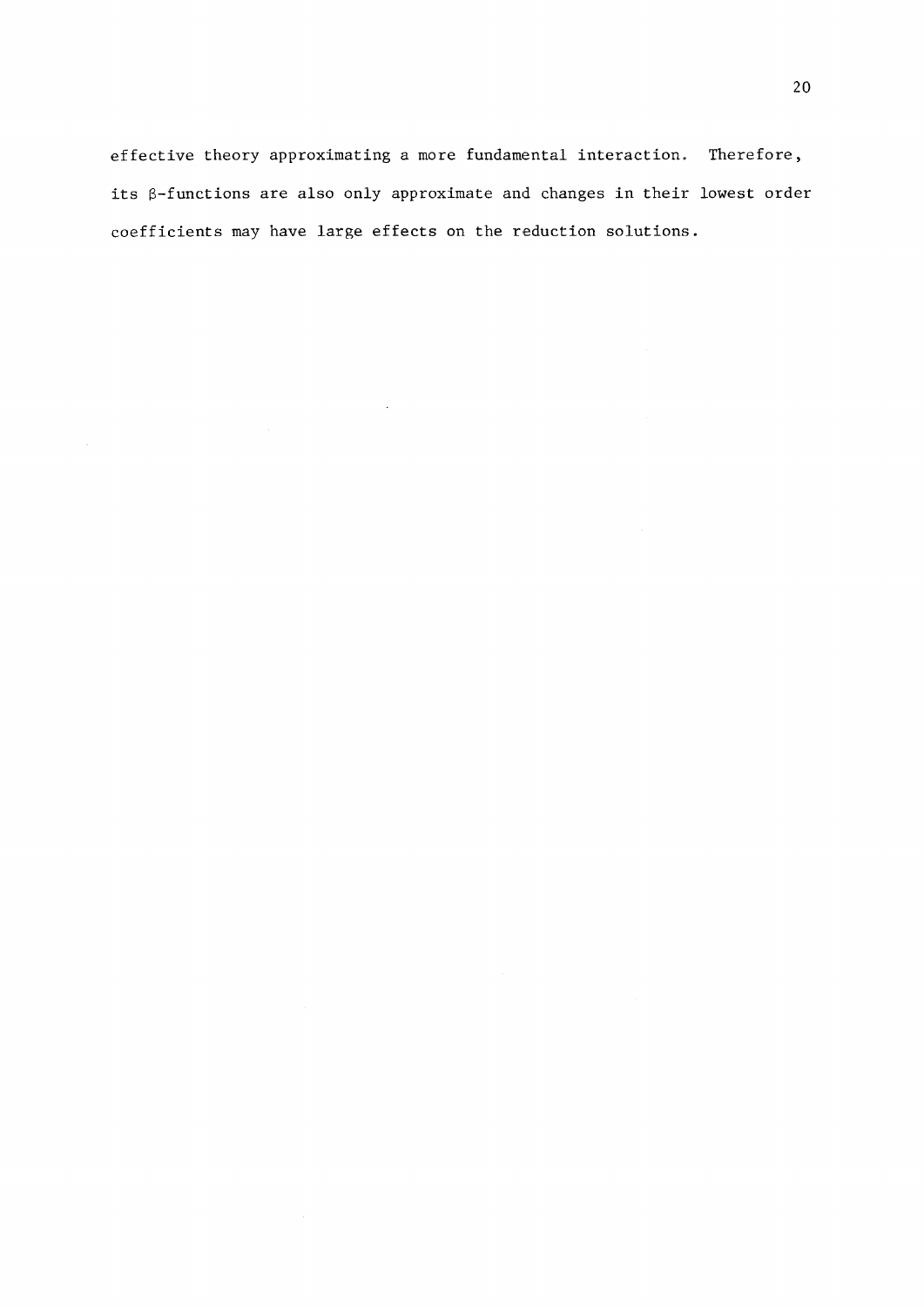#### References

- 1. E. Stueckelberg and A. Petermann, Helv. Phys. Acta. 26, 499 (1953), M. Gell-Mann and F. Low, Phys. Rev. 95, 1300 (1954), N. N. Bogoliubov and D. V. Shirkov, Dokl. Akad. Nauk, SSSR, 103, 391 (1955).
- 2. L. V. Osviannikov, Dokl. Akad. Nauk SSSR 109, 1112 (1956).
- 3. S. Weinberg, Phys. Rev. D 8, 3497 (1973), J. Collins and A. Mac Farlane, Phys. Rev. D 10, 1201 (1974), T. Clark, O, Piguet and K. Sibold, Nucl. Phys. B 143, 445 (1978).
- 4. W. Zimmermann, Comm. Math. Phys. 97, 211 (1985).
- 5. J.-P. Ramis, Memoirs of the American Mathematical Society 46, No. 296 (1984).
- 6. R. Oehme and W. Zimmermann, Comm. Math. Phys. 97, 569 (1985).
- 7. W. Zimmermann, Fizika 17, 305 (1985).
- 8. R. Oehme, K. Sibold and W. Zimmermann, Phys. Lett. B 147, 115 (1984).
- 9. M. Visinescu, Z. Phys. C 28, 555 (1985).
- 10. W. Zimmermann, Renormalization Group and Symmetries in XIV. Intern. Colloquium on Group Theoretical Methods in Physics, Seoul, Korea (1985).
- 11. R. Oehme, K. Sibold and W. Zimmermann, Phys. Lett. B 153, 331 (1985) and in preparation.
- 12. D. Maison, Phys. Lett. B 150, 139 (1985).
- 13. D. Gross and F. Wilczek, Phys. Rev. Lett. 30, 1343 (1973) and Phys. Rev. D 8, 3633 (1973)., H. Politzer, Phys. Rev. Lett. 30, 1346 (1973).
- 14. A. M. Lyapunov, General Problems of the Stability of Motion (in Russian), Charkov (1892). French translation in Annals of Mathematical Studies, No. 17, Princeton University Press, Princeton (1947). I. G. Malkin,